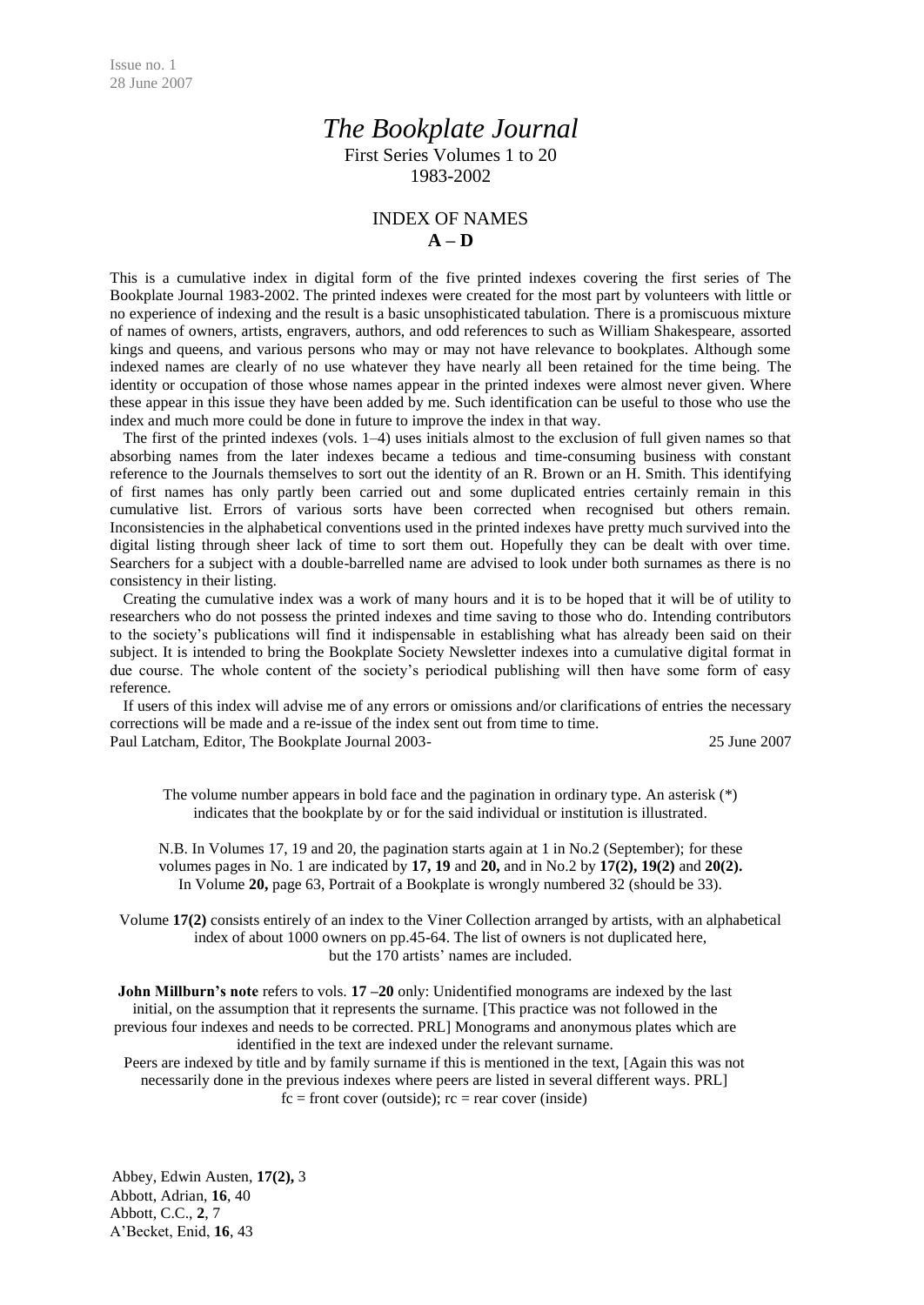Aberconway, Lady, **14**, 70 Abramson, A., **3**, 18 Achaius, King, **8**, 21 (Acheson) Rt Hon. Lord Gosford, **11**, 18, 19\* A'Court, W. H. Ashe, 2d Baron Heytesbury, **5**, 67 Acton, E., **17,** 32 Acton, Edward C., **8**, 8, 11 Adam, Sir Frederick, **8**, 31, 32 Adam, R., **2**, 72 Adams, F.P., **4**, cover\* Adams, H. Isabel, **17(2),** 3 Adams, J., **3**, 66, 68, 69, 71 Adams, L.B., **7**, 38 Adamson, B., **2**, 33 Addington, Robert H., **12**, 24 Ade, Mathilde, **10**, 8 Adler, **4**, 27 Adler, E.N., **5**, 94\*-97 Adler, H., **5**, 95, 96 Adler, M.N., **5**, 96 Adler, N.M., **5**, 95 Agar, Geoffrey Laughton, **12**, 24 Aiton, A.B., **8**, 52\*, 59 Akhmatova, Anna, **6**, 68 Akimov, N.P., **2**, 27 Alcock, C.B., **8**, 81, 82\* Aldefelde, J. de, **5**, 95 Aldersgrever, H., **3**, 11 Alderson, Brian, **10**, 40\*, 42 Alessio, C. d', **4**, 68-70 Alexander, A., **10**, 77 Alexander, Th., **3**, 13 Alexander, William, **15**, 64\*, 65, 69 Alexander I, Emperor, **3**, 52, 55, 56 Alexander I, Tsar, **6**, 58 Alexander II, Emperor, **3**, 54-56 Alexander III, Emperor, **3**, 54, 55, 57 Alexander VII, Pope, **5**, Alexandra, Queen, **10**, 47\* Alexandra Fedorovna, Empress, **6**, 59 Alexandroff, Max, **12**, 24 Alexandrovich, Alexei, **3**, 59 Alexandrovich, Andrei, **3**, 63 Alexandrovich, Fedor, **3**, 63 Alexandrovich, Georgii, **3**, 62 Alexandrovich, Nikolai, **3**, 57 Alexandrovich, Mikhail, **3**, 62 Alexandrovich, Grand Prince Nikolai, **3**,55 Alexandrovich, Pavel, **3**, 59 Alexandrovich, Sergei, **3**, 59, 60\* Alexandrovich, Grand Prince Vladimir, **3**, 54, 55, 59, 60\*, 64 Alexandrovna, Irina, **3**, 63 Alexandrovna, Ksenia, **3**, 62 Alexandrovna, Empress Maria, **3**, 56 Alexandrovna, Olga, **3**, 62, 64 Alexandrovskii dvorets, **3**, 64 Alfonso XII, King, **8**, 12 Ali, Vizier, **5**, 74 All Saints' College, Dublin, **8**, 8 All Souls' College, Oxford, see Bibliotheca Chichleio-Codringtoniana Allan, Alex, **7**, 83 Allan, Dot, **8**, 52\*, 59 Allan, J.R., **8**, 55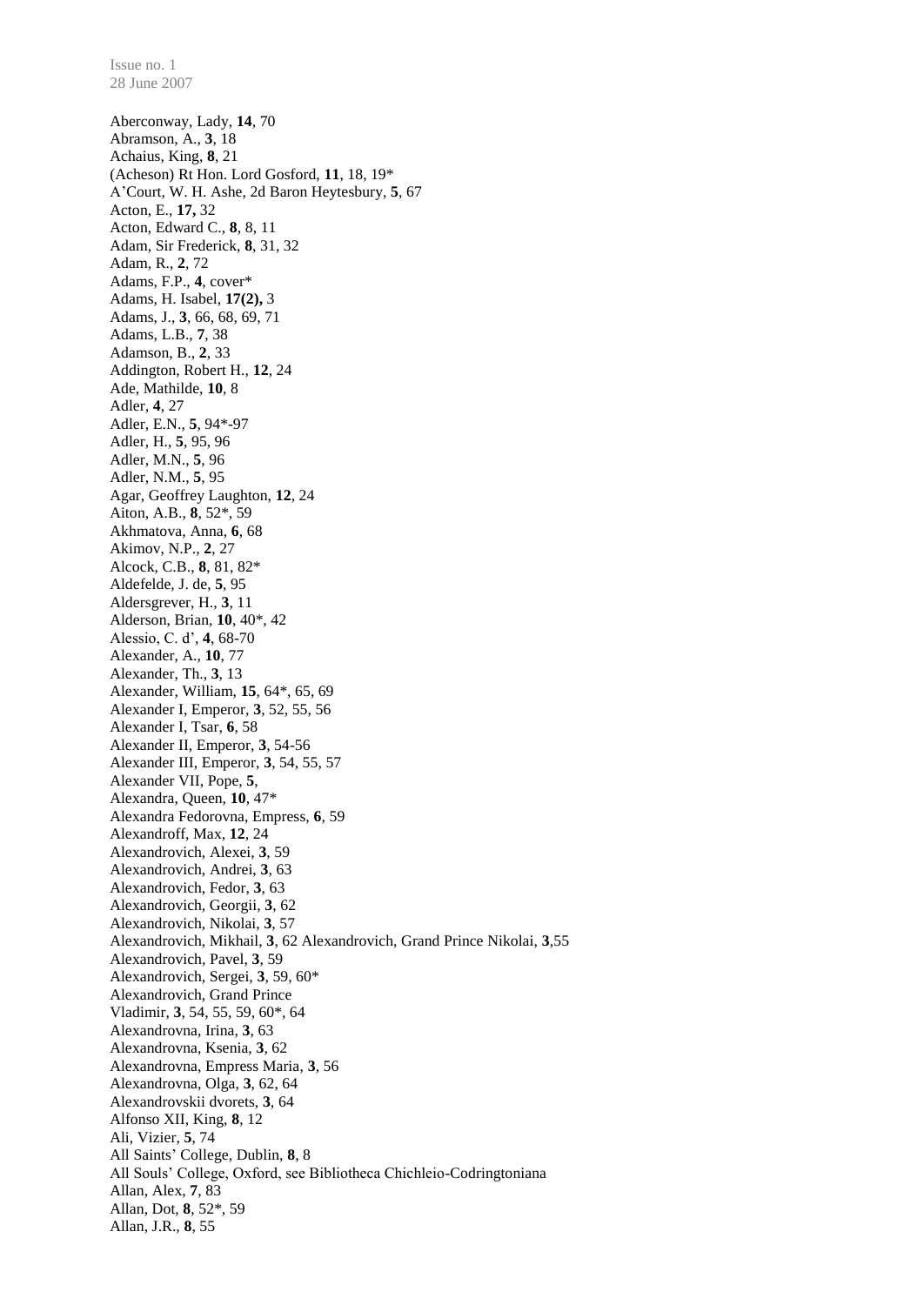Allan, W., **4**, 7 Allason, Julian, **14**, 94 Allen, Charles Dexter, *American author and collector*, **1**, 90; **5**, 68; **8**, cover(2)\* Allen, Grant, **6**, 11 Allen, I.T., **2**, 31-33\* Allen, Paul, **8**, 83 Allhusen, E. L., **13**, 67, 68\* Allingham, Helen, **12**, 35 Allpress, Peter, **5**, 53-89; **8**, 14-40; **10**, 12, 15 Allsop, G., **1**,47 Allwood, Penelope, **8**, 66\*, 71 Almack, Edward, **14**, 49 Altdorfer, A., **3**, 11 Althaus, P.F., **4**, 85 Al'tman, N., **1**, 87 Alvarez, Alfonso, **6**, 96\* Ambrose, A., **5**, 50, 52; **6**, 31 Ambur, Paul, **13**, 95 Amenophis III, Pharaoh, **3**, 95 'American' bookplate by Ardizzone, **14**, 26, 27 Amha Selassie I, Emperor, **11**, 37 Ampleforth Abbey Library, **12**, 69, 70\* Anburey, Col. Sir Thomas, **18**, 33\* Anderson, A., **4**, 46 Anderson, C, **1**, 67 Anderson, Frances, **7**, 51 Anderson, John, **7**, 51, 52\* Anderson, John, son of Matthew, **7**, 51 Anderson, Matthew, **7**, 51, 52\*, 53-55 Anderson, Robert A., **7**, 51 Anderson, S., **4**, 91 Andras, S., **1**, 54\* Andreini, J. M., **15**, 21, 23, 24\* Andrews, Duncan, **20(2),** 1, 2, 3\*, 5\*, 9, 12-13 Andriessen, C., **1**, 52\*, 55 Andreissen, W., **1**, 52\* Andrejevic-Kun, Djordje, **13**, 46-48 Andros, **2**, 31 Anglican Church of Canada Library, **12**, 24 Anhering, **4**, 32\*, 33, 35\* Anichkovdvorets, **3**, 64 Ann Plantagenet, **5**, 59 Anna, Empress, **2**, 80 Annan's Gallery, **13**, 7 Anne, Queen, **8**, 21 Annenkov, Iu., **1**, 87 Anonymous (Ezekiel sc), **9**, 17, 18\*, 19\* Anselm [Baker], Father, **6**, 4; **11**, 86; **17(2)**, 3 Anson, P., **3**, 85 Anson, Thomas, **19(2),** 14 Anthonisz, **16**, 40 Antimonova, Elena, **11**, 39 Antioch Bookplate (Publishing) Company, **19,** 33, 35-38 A. R. (anonymous), **10**, 22\*, 23 Archer, J. W., **4**, 46 Ardimasov, O.I., **7**, 59 Ardizzone, Catherine, **14**, 20, 21\*, 27 Ardizzone, David, **14**, 19, 20\*, 27 Ardizzone, Edward, **14**, 10-28 Arellanes, Audrey, **1**, 91; **4**, 56,57; **5**, 47-48 Argyll, George Douglas Campbell, Duke of, **8**, 17, 19\* Armagh County Library, **19,** 12\* Armitage, Drusilla, **16**, 40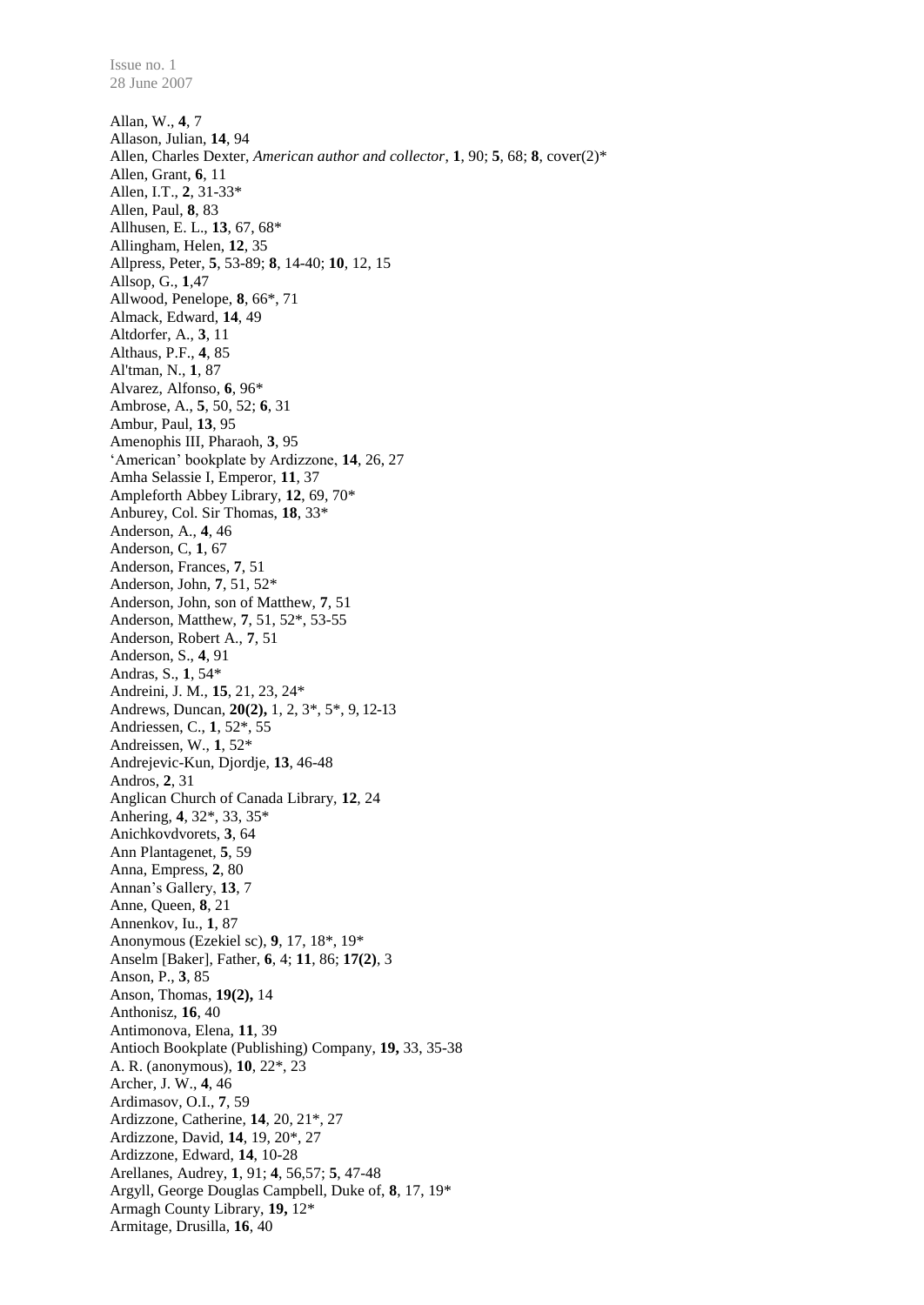Arnham, N., **3**, 22 Arnheim, F.M., **4**, 76, 78 Arnold, Matthew, **7**, 8 Artillery Company, Hon., **2**, 33 Arundell, Baron, **17,** 32 Arundell, Lady Dowager, **17,** 32, 33\* Arundell, Lord, of Wardour, **19(2),** 48\*, 49 Aschberg, **3**, 23\*, 26 Asde, Thomas, **15**, 53, 54\*, 57 Ashby, George, **11**, 53, 54\* Ashley-Cooper, A., 9th Earl of Shaftesbury, **6**, 37 Ashton Wold, Peterborough, **20,** 10\* Ashworth, John Henry, **18**, 10-11\* Asp, C., **3**, 25\*, 26 Aspinall, J., **3**, 79 Assche, G. van, **1**, 55, 58\*, 59 Association of Venetian Etchers & Engravers, **11**, 25 Astley, J., **1**, 77 Astley, Thurlow, **10**, 23\*, 24 Atcherley, D. F., **3**, 71 Athelstan, King, **8**, 21 Atkinson, Frank, **7**, 55, 57 Atkinson, Thomas, **10**, 51\* Atterbury, F., **1**, 43 Attwater, D., **3**, 89 Aubrey, **19(2)**, 48\*, 49 Aubrey, John, **6**, 15 Audley, **2**, 33 Auerbach, B., **1**, 67, 68 Aurora College Library, **7**, 38 Austen, John, **8**, 85 Austin, Rachel, **5**, 19 Austin, Robert, engraver, **4**, 91; **5**, 2-19; **6**, 2 Austin, Robert (father), **5**, 3 Austin, Richard T., **4**, 46 Authors' Club, **1**, 21\* Aver'ianov, V.V., **7**, 59, 66\* Awdry, C., **6**, 73 Aylorde, H., **4**, 10\*, 11; **16**, 56\*, 57\*, 58 Azevedo, Antonio de Araujo e, Count of Barca, **19(2),** 21-22\* B., A., **17(2)**, 3 B., M., **1**, 21 B., S., **17(2)**, 3 Bach, J. S., **1**,63 Bache, William, engraver, **6**, 2, 48 Bachelor, S. C., **14**, 46 Bacher, Paul, **10**, 96\* Bacon, Christopher, **8**, 89 Bacon, Sir N., **8**, 45 Baddely, Thomas, **19(2),** 49-50 Badeley, Henry John Fanshawe., 1st Baron, engraver, **2**, 23; **4**,91; **5**, 2, 26; **6**, 4; **8**, 38\*-40; **14**, 51, 57, 67 Badmin, S. R., **9**, 37 Baer, Carlyle S., **1**, 27 Bagford, John, **6**, 40 Bagnall, John, **10**, 78, 80, 81 Bailey, C. V., **4**, 5 Bailey, G., **16**, 60, 65 Baillie, Alexandra H. M., **16**, 6\*-7 Bailye, Rev. Hugh, **20,** 62\*-64 Bain, Iain, **7**, 55 Baker, **20**, 10, 11\* Baker, Kathleen, **17(2),** 3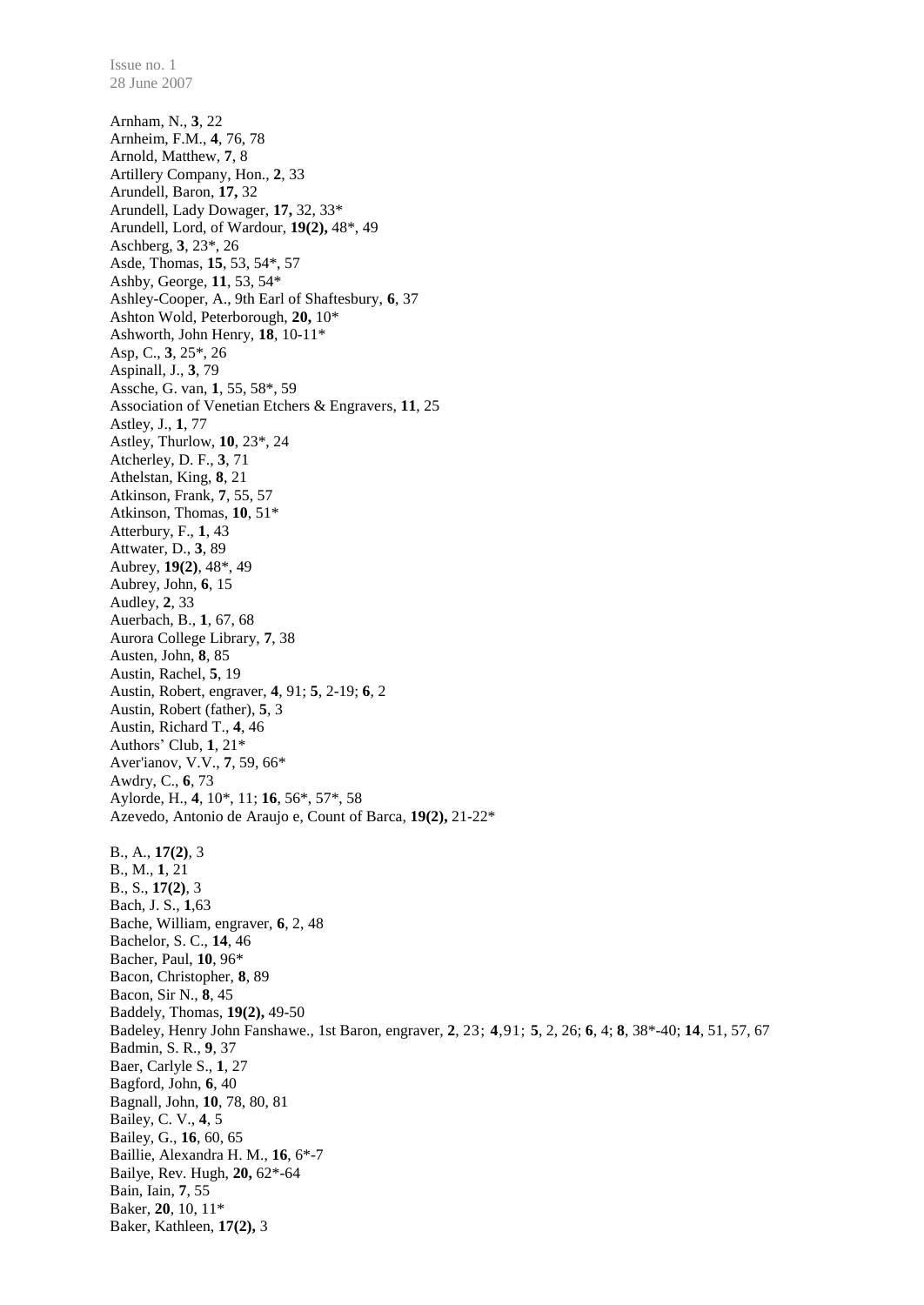28 June 2007 Balchin, N, **8**, 83 Baldrey, Andrew, **10**, 80\*, 81 Balfour, Kathleen Townley, **14**, 75 Balfour, Mary H. T., **14**, 73, 75 Balmain, Marie de, **9**, 92\*, 93-94 Baker: see Anselm Baker, **2**, 33 Baker, A., **1**, 21 Baker, I., **1**, 21 Baker, J.H., **3**, 65-82 Baker, P., **1**, 21 Bakst, L., **1**,87 Baldrey, J.K., **4**, 43 Balfour, C, **2**, 64 Balfour, E. A., **2**, 64 Balko, T., **4**, 56, 58 Ballard, R., **3**, 52 Ballester, E.T., **4**, 95-96 Ballou, M. F., **4**, cover\* Bamford, W., **1**, 79 Banks, J., **2**, 31, 33 Banks, P.N., **1**,21 Bannerman, W.B., **6**, 13 Bannyers, L., **19(2)**, 50 Bantzer, M., **1**, 21 Barabas, D., **1**,54\* Barabas, E., **1**, 54\* Barber, E.-R., **6**, 3 Barberi, J. de, **5**, 11 Barbon, Nicholas, **8**, 93 Barbon, Praisegod, **8**, 93 Barclay, Col. Sir Robert, **18**, 30\* Barclays Bank Directors Library, **1**, 6\* Bard, H., **4**, 77,78 Barham, Lord, **13**, 56\* Baring, Maurice, **14**, 66\*, 69 Baring, Thomas George, **8**, 30\* Barker, Rodney Mylne, **20(2),** 12\*, 13 Barrington, Shute, Bishop, **8**, 19 Barker, Sir John, **10**, 81 Barker, N., **4**, 13 Barlow, Sir George, **15**, 66\*, 74 Barlow, J., **15**, 51-60 Barnard, John, **17,** 32 Barnard (R. M.), **11**, 7 Barnard (T. A.), **11**, 7 Barnes, William, **17,** 26\*-27\* Barnett, Percy Neville, **11**, 91 Barnwell, C, **2**, 33 Barrett, T., **2**, 66, 72, 73\* Barrett, William Phillips (WPB), bookplate agent and entrepreneur, **2**, 62\*, 95; **5**, 66, 69; **6**, 37, 38, 86, 87, 89, 90; **7***,* 90\*; **8**, 40 Bartholomew, William, **19,** 33\* Bartolozzi, Francesco, engraver, **1**, 75, 77, 82; **11**, 52, 53; **6**, 4, 5, 15; **19(2),** 3-26 Bartolozzi, F. (after), **18**, 82\* Barton, Bernard, **12**, 41, 42\*, 43\*, 44 Barton, J., Carlisle, **12**, 42\*, 43 Barton, John, **19(2),** 50, 51 \* Barton, Russell, **16**, 40 Baskin, L., **6**, 77 Bastanier, Hanns, **10**, 8 Batakov, N.N., **7**, 59 Bates, A.H., **8**, 5

Issue no. 1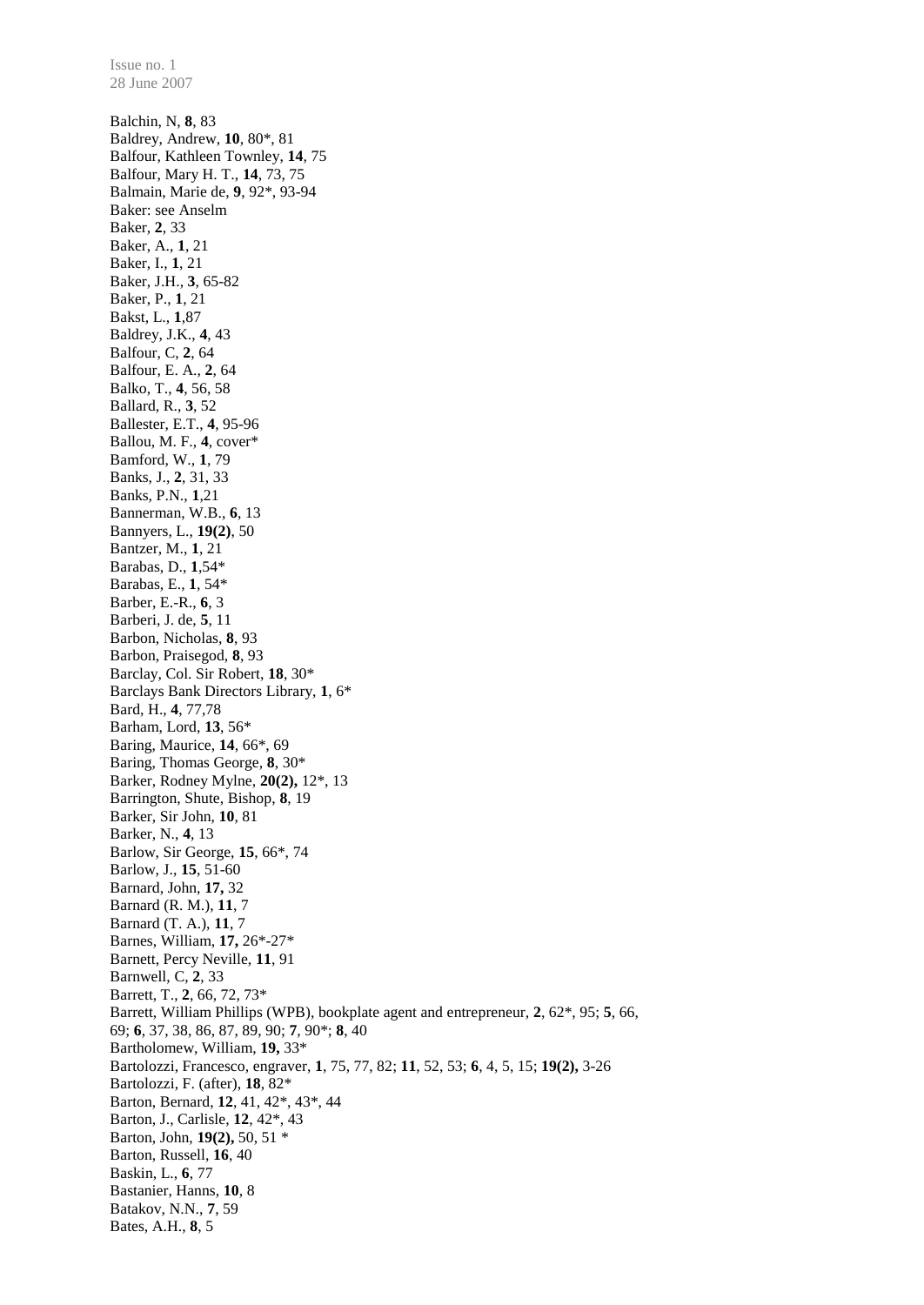28 June 2007 Batchelor, Acheson, **2**, 22; **6**, 4; **17(2)**, 4 Bate, **17,** 33 Bate, Dean, **5**, 26 Bates, Paul A., **12**, 24 Bates, Thomas J., **12**, 24 Bath, Oriol, **8**, 85; **9**, 89, 90\*, 91 Batist, J. de, **1**, 62\* Batley, -, **7**, 46 Batten, John Dickson, **6**, 4; **17(2),** 4 Battersea, Lord (Charles Flower), **20,** 15, 16\* Bauer, Hermann, **10**, 8 Bauer, J. H. (gallery), **10**, 5 Bauer Type-foundry, Frankfurt am Main, **17,** 5 Bawden, Edward, **8**, 51, 53; **14**, 13 Bayerlein, Hans, **10**, 8 Baylis, Dr John, **12**, 24 Bayne, Lambert, **15**, 78\*, 85 Baynes, Michael, **19(2),** 50 Bayros, F. von, **1**, 31; **2**, 96; **10**, 7, 8, 94 BBC Music Library, **1**, 4\* Beale, Enid, **3**, 30\*, 36, 41 Beale, J., **3**, 36 Beament, Brig. G. Edwin, **12**, 24 Beamish, T., **16**, 40 Beamish, T.P.H., **16**, 40 Beanlands, A., **6**, 73 Beanlands, Sophie, **6**, 73 Beardsley, Aubrey, artist, **2**, 7, 10, 50, 85; **4**, 62; **6**, 4; **8**, 79, 81, 83, 85; **13**, 5; **17(2)**, 5; **18**, 3-18 Beatrice, **4**, 64, 66, 67 Beatson, W.S., **2**, 33 Beatty, Admiral of the Fleet Earl, **8**, 38\*, 39; **14**, 44 Beauharnais, Eugene de, **17,** 16 Beauharnais, Josephine de, **17,** 16 Beaulah, D., **16**, 43 Beaumont, John, **10**, 78, 79\* Beaven, M., **1**, 59 Beck, Rev. Cave, **9**, 40 Beck, Melissa, **9**, 47-48 Becker, Paul, **10**, 94, 95\* Beckford, F. L., **2**, 33 Beckwith, O(nslow P) **17,** 33-34\* Beddingham, Philip C., **3**, 65; **4**, 40; **6**, 2, 3; **9**, 3, 4\*, 5; **10**, 88; **11**, 85, 89 Beddoe, Alan B., **12**, 24 Bedford, John of Lancaster, Duke of, **5**, 56 Beers, Dorothy, **14**, 47 Begg, James, **13**, 12, 21 Begg, Phoebe, **13**, 12, 21 'Beggarstaff Posters', **15**, 7 Beham, B., **3**, 11 Beham, H.S., **3**, 11 Behrendt, W., **4**, 77 Beilby, R., **4**, 47 Beley, George East, **12**, 24 Beley, George M., **12**, 24 Belither, Ann, **20(2),** 13\* Belknap, H. S. & W. B., **16**, 40 Bell, Aphra Mary Barbara, see Robertson, Barbara Bell, Major-Gen. Sir George, **20(2),** 42\*, 43 Bell, H., 4, 17 Bell, J. C. C., **16**, 59, 60\*, 61\*, 62\*, 63\* Bell, M. K., 4, 17 Bell, R., 4, 5 Bell, Robert Anning, 2, 50; **10**, 77

Issue no. 1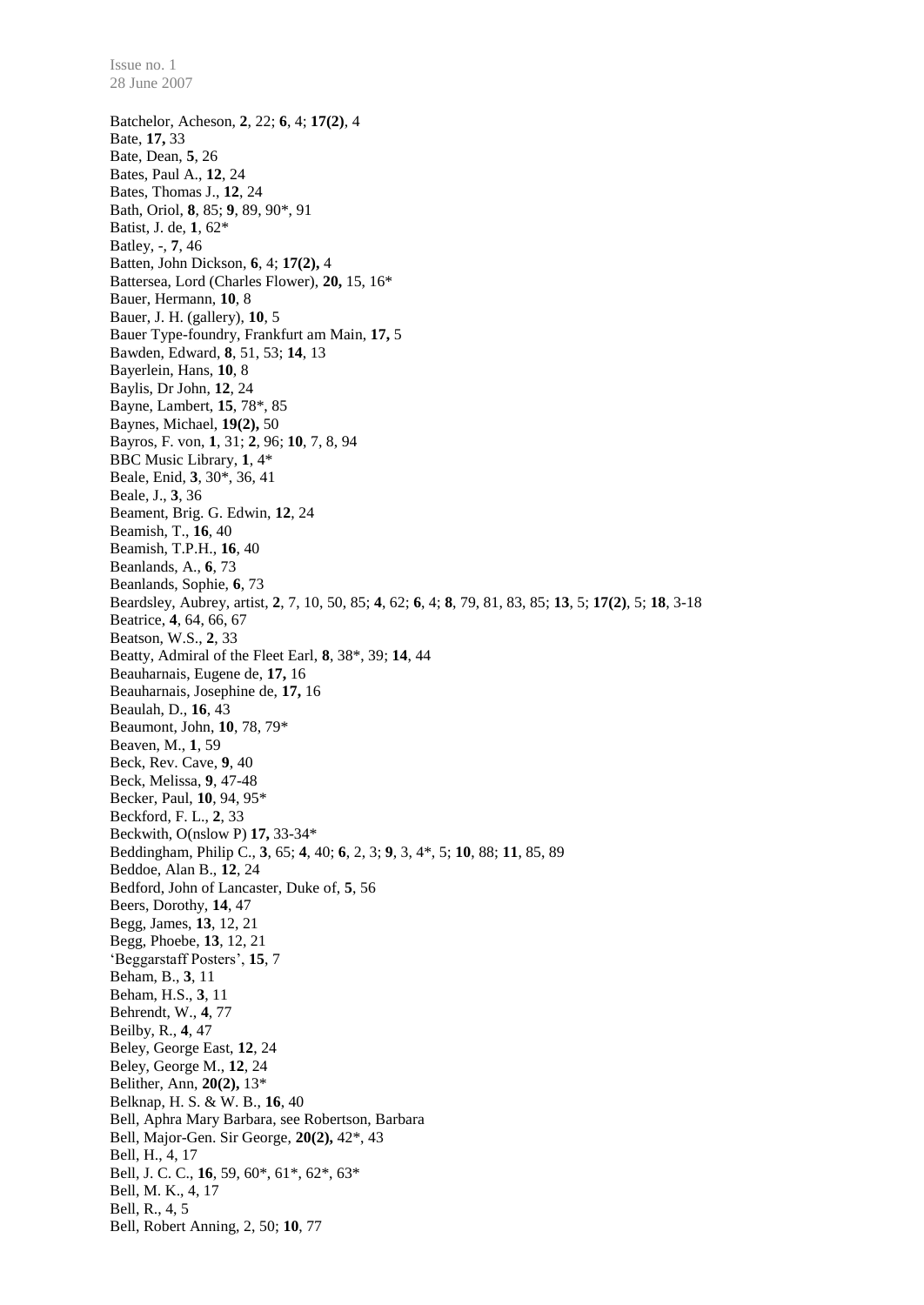Bellamy, Arthur, **16**, 40 Bellamy, D., **4**, 42\*, 45 Belsey, Hugh, **12**, 85-88 Bekker, D. Iu., **7**, 61, 68\* Bell, Robert Anning, artist, **6**, 2, 70 Bellamy, Daniel, **4**, 42\*-45 Bellamy, Martha, **4**, 44, 45 Bellamy, Thomas, circulating library, **4**, 42\*-45 Bellasis family, **5**, 37 Belloc, Hilaire, **14**, 69 Belsham, Thomas, **8**, 94 Belza, I.F., **2**, 78\*, 82, 83, 85, 86; **4**, 63, 71, 72; **6**, 53 Bem, E., **6**, 68 Bender, Madeline A., **19,** 32\* Benenson, Leslie C., wood engraver, **1**, 59; **5**, 39-41\*; **19(2),** 40 Bengough, J., **3**, 67 Benito, Jordi, **12**, (facing p. 96) Benn, Sir E. J. P., **16**, 40 Bennett, E. P. Leigh, **8**, 55 Bennett, J., **3**, 67, 79 Bennet, Richard Henry Alexander, **19(2)**, 2\*, 11 Bennet, Wm, **11**, 54, 55\*, 56 Benois, A., **1**, 87 Benoit, Serge, **7**, 92\* Bensusan, Jacob Samuel Levy, **15**, 25, 26\* Bensusan, Ruth L., **15**, 1, 21, 26, 27, 36 Bensusan, Samuel Levy, **15**, 26\*, 27, 28\* Benthall, Annie Theodosia, **17(2),** 5 Bentham, J., **6**, 47 Bentley, J. F., **17(2),** 5 Berdnikov, Iu. L., **7**, 61 Berdnikova, T.M., **7**, 61 Berenson, Bernard, **20(2),** 39 Beresford, Richard, 18, 99\* Berg, E., **3**, 28 Bergman, Arvid, **7**, 24 Berkeley, H(enry) R(owland), **17,** 34, 46 Berkeley, Row(land), **17,** 2, 3\* Bernard, Leo, **9**, 91 Berney, Sir Hanson, **10**, 52\*, 53 Bernini, G.L., **5**, 7 Berridge, Mary, **17(2),** 5 Berry, Anthony, **14**, 57, 64\*, 70 Berry Brothers & Rudd Ltd., **14**, 57-70 Berry, Charles Walter, **14**, 56\*, 65 Berry, Francis, **14**, 57 Berry, Francis Lawrence, **14**, 64\*, 65, 66 Berry, George, **14**, 59, 61, 65 Berry, H. Seymour, **16**, 40 Berry, James G., **16**, 40 Berry, John, **14**, 59 Berry, John Douglas, **12**, 74\* Berry, Walter, **14**, 63 Berry, William E., **16**, 40 Bertie, R., **3**, 67 Bertram, A., **2**, 10 Bertrand, J.M., **7**, 92\*, 96 Besard, H., **1**, 55 Besedin, O.V., **7**, 56\*, 57, 61 Best, Samuel, **8**, 8 Betham, William, **8**, 24 Betham, Sir William, **8**, 23\*, 24 Bethune-Baker, A.A., **1**, 39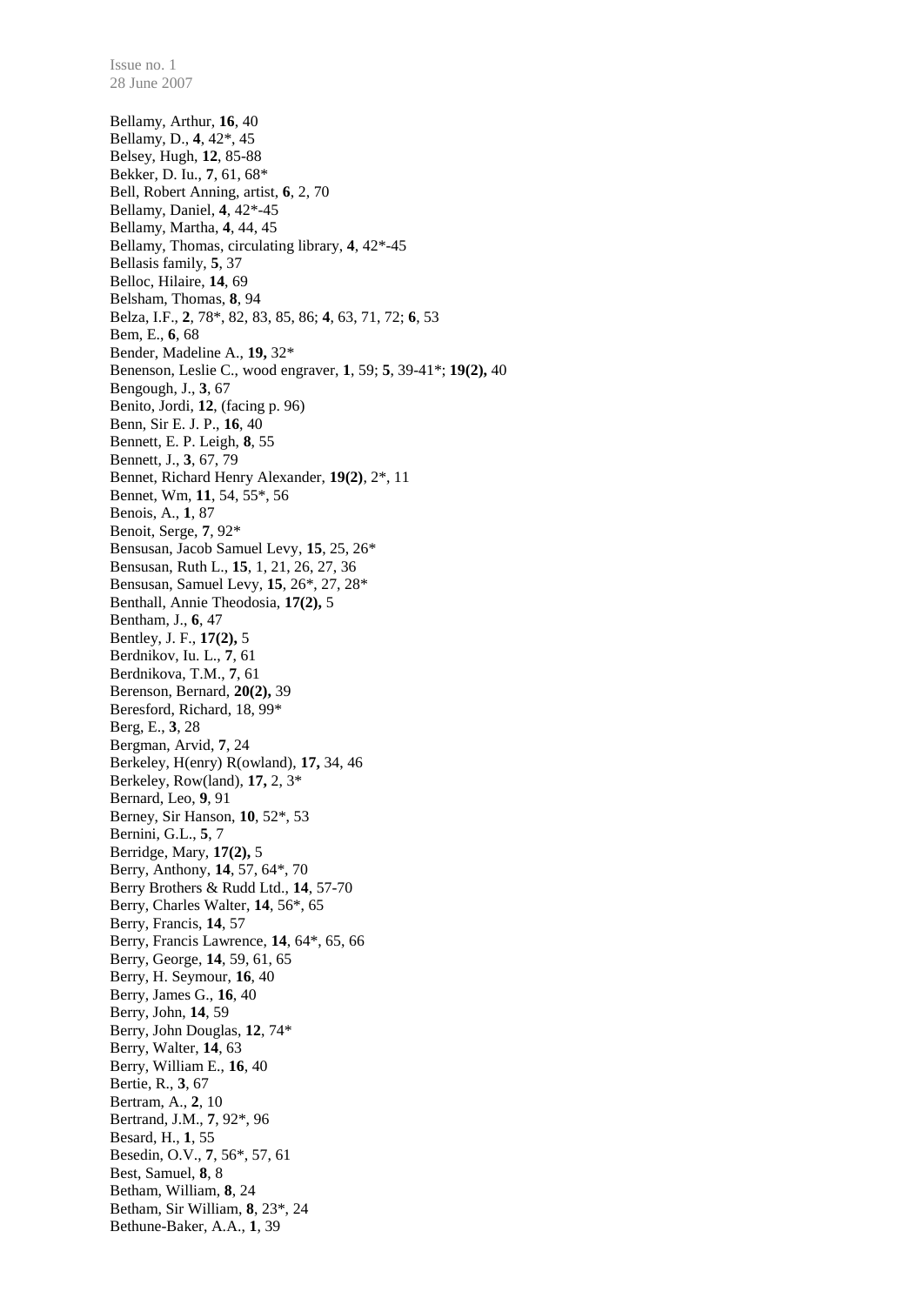Betts, George, 14, 49, 50\* Beulah, **13**, 19, 26, 28\* Bewick, John, **7**, 51 Bewick, Robert, **7**, 51 Bewick, Thomas, engraver, **1**, 7, 35,37, 61, 85,86; **4**, 40, 48; **7**, 50-72 Bewicke, H. Calverley, **2**, 33; **8**, 8, 9\* Bezalel Art School, **4**, 79 Beznak, Dr Margaret, **12**, 24 Bickerton, R., 1st Bart., **5**, 74; **6**, 84 Bibliotheca Chichleio-Codringtoniana, **12**, 50\*, 54-56\* Bickerton, Admiral Sir R., 2d Bart., **5**, 74, 75\* Bickham, George, engraver, **4**, 44, 45; **10**, 81 Bickner, John, **8**, 45 Bielke, C.G., **3**, 25\*,26 Biggs, John R., **3**, 29-41\*; **6**, 2, 78 Bihusa, B.M., **4**, 57 Bilibin, I., **1**,87 Bill, Max, **1**, 57 Bingham, I(saac) Moody, **19(2),** 50, 51\* Birch, Miss, **20,** 56\*557 Birchall, Edward Vivian, **19,** 13\* Bird, C., **2**, 33 Bird, Charles, **17(2),** 5 Birkbeck, J., **12**, 86 Birnholz, M, **10**, 7 Bishop Gilbert Library, Hereford, **12**, 84 Black, Merrill A., **12**, 24 Black, Rev. Robert Merrill **12**, 21, 22\*, 24 (Blackburne), **11**, 56\*, 57 Blackburne, Anne, **1**, 79 Blackburne, Archdeacon, **8**, 93 Blackburne, E.J., **1**, 81 Blackburne, Fr., **11**, 56 Blackburne, G.V., **1**, 81 Blackburne, L, **1**, 79, 81 Blackburne,J., **1**, 79 Blackburne, J.I., **1**, 81 Blackburne, R. I., **1**, 80\*, 81 Blackburne, Mary, **1**, 81 Blackledge, Ewan, **12**, 83\* Blackstone, C(harles), **19(2),** 50 Blackstone, W., **3**, 79 Blackwood, F.T., 1st Marquess of Dufferin and Ava, **5**, 85, 89\*; **6**, 84 Blaesbjerg, C., **1**, 59 Blair, J., **2**, 33 Blake, S.S., **3**, 48\* Blake, W., **3**, 31 Blakely, Z., **6**, 2 Blakeston, O., **8**, 85 Blakey, John, **19(2),** 52\*, 53 Blatchly, John, **9**, 39-46; **10**, 76-85; **11**, 72-83; **12**, 41-44, 49, 59-84 Blau, P.E., **1**, 73, 74 Blencowe, Henry Prescott, **11**, 57, 58 Bliss, Douglas Percy, artist and engraver, **3**, 29,30; **6**, 4; **8**, 50\*-64\*; **14**, 45 Bliss, Margaret, **8**, 52, 59\* Bliss, Prudence, **8**, 51, 52\*, 59 Bliss, Rosalind, **8**, 51, 54\*, 57, 59, 61; **14**, 45-47 Bloch, M.H., **4**, 55, 58 Blood, Biddy, **10**, 18 Blood, Neptune, **10**, 18 Bloomfield, Benjamin, Baron, **5**, 81; **6**, 84\* Bloomfield, Bernard M., **12**, 24 Bloomfield, Diana, engraver, **4**, 38-41\*; **5**, 100; **6**, 2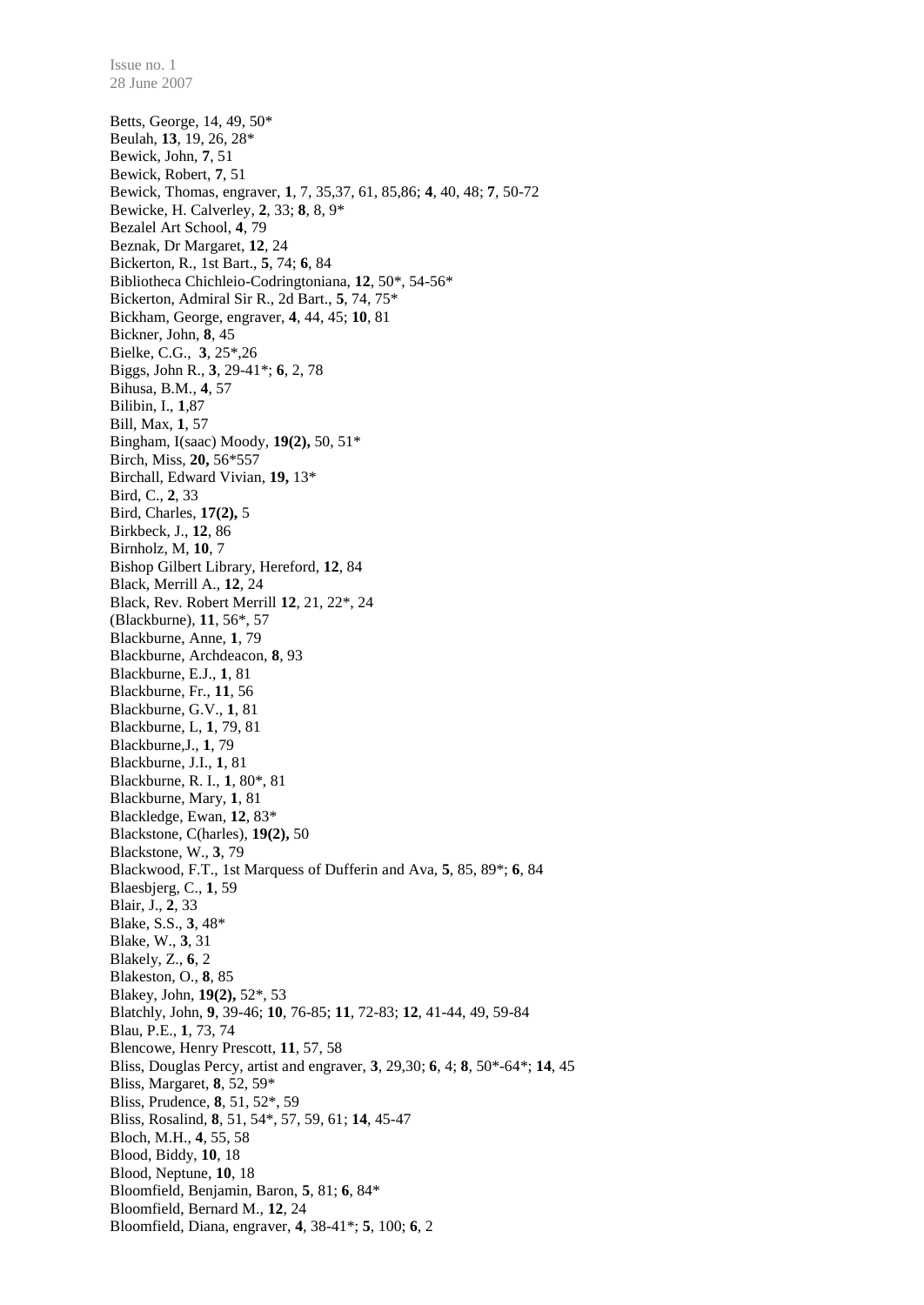Bloomsbury Book Auctions, **11**, 86 Blosset, R.H., **3**, 76 Blossfeld, Karl, **10**, 8 Blount, Walter, **18**, 50-51\* Blunt, H(enry), **17,** 35\* Blyth, Robert, **19(2),** 25; **20,** 56\*, 57, 59-60\* Board, T., **2**, 34 Bobrov, V.A., **6**, 66, 68 Boccacio, G., **4**, 61 Bodley Head, **10**, 13 Bodmin, Robert Viscount, **6**, 26 Bodoni, Giambattista, **17,** 17 Boesch, Paul, **5**, 43, 44; **13**, 83 Bogomolov, S. I., **9**, 84 Bolam, T.R., **8**, 54\*, 61 Bolland, W., **2**, 33; **3**, 79 Bolton, Benjamin, **10**, 83 Bolton, William, **19(2),** 18 Bonaparte, Charles Joseph, **17,** 23\* Bonaparte, Charles Marie, **17,** 11 Bonaparte, Louis, **17,** 10\*, 11-12 Bond, G., **3**, 79 Bond, J., **16**, 43 Bond, K. M., **16**, 43 Bondarenko, N M., **7**, 61 Bonn, Philip Edward Leo, **18**, 55\* Book Society, **13**, 73, 74\*; **18**, 67-68\* Bookplate Exchange Club, **9**, 1, 3 'Bookplate for Mother', **15**, 5 *Bookplate International*, **13**, 94-96 *Bookplate Journal,* **9**, 5 *Bookplate Magazine*, **15**, 22 Bookplate Society, **9**, 3, 5; **11**, 89 Boone, C, **2**, 29,34 Boord, Sir T. W., Bart., **8**, 15\*, 40 Booth, D. H., **10**, 77 Booth, Henry, 1st Earl of Warrington, **6**, 26 Booth, Lady Mary, **6**, 26 Booth, Robert, **18**, fc,11-12,\* Booth, William Henry, **10**, 77 Bordas, F., **1**, 54\*, 57 Borg, J.M.W., **1**, 67 Borghese, Camillo, **17,** 12 Borghese, Pauline, **17,** 12, 13\* Boris, of Tirnovo, King of Bulgaria, **19(2),** 62\*, 63, rc\* Borland, Harriet, 18, 70-71\* Borodaev, I. S., **9**, 93-94 Borrett, Mary, **7**, 22\* Bosanquet, J.B., **3**, 79 Boscawen, Sir Edward, **13**, 53 Boston Athenaeum, **14**, 5\* Boston Floating Hospital, **7**, 29\*, 35, 38 Bosville, Alice, **19,** 13 Boteler, William, **15**, 55\*, 57 Botticelli, A. di, **4**, 62 Bottomley, G., **2**, 7 Boucher, Francois, **12**, 85 Boulton, Emma, daughter of Reg, **8**, 3\* Boulton, Reg, engraver, **8**, cover(i)\*, 3\*, 41-43\* Bourda, C., **1**, 59 Bourke-Borrowes, E., **1**, 21 Bourne, B. W., **16**, 40 Bourne, F.A., Cardinal, **8**, 12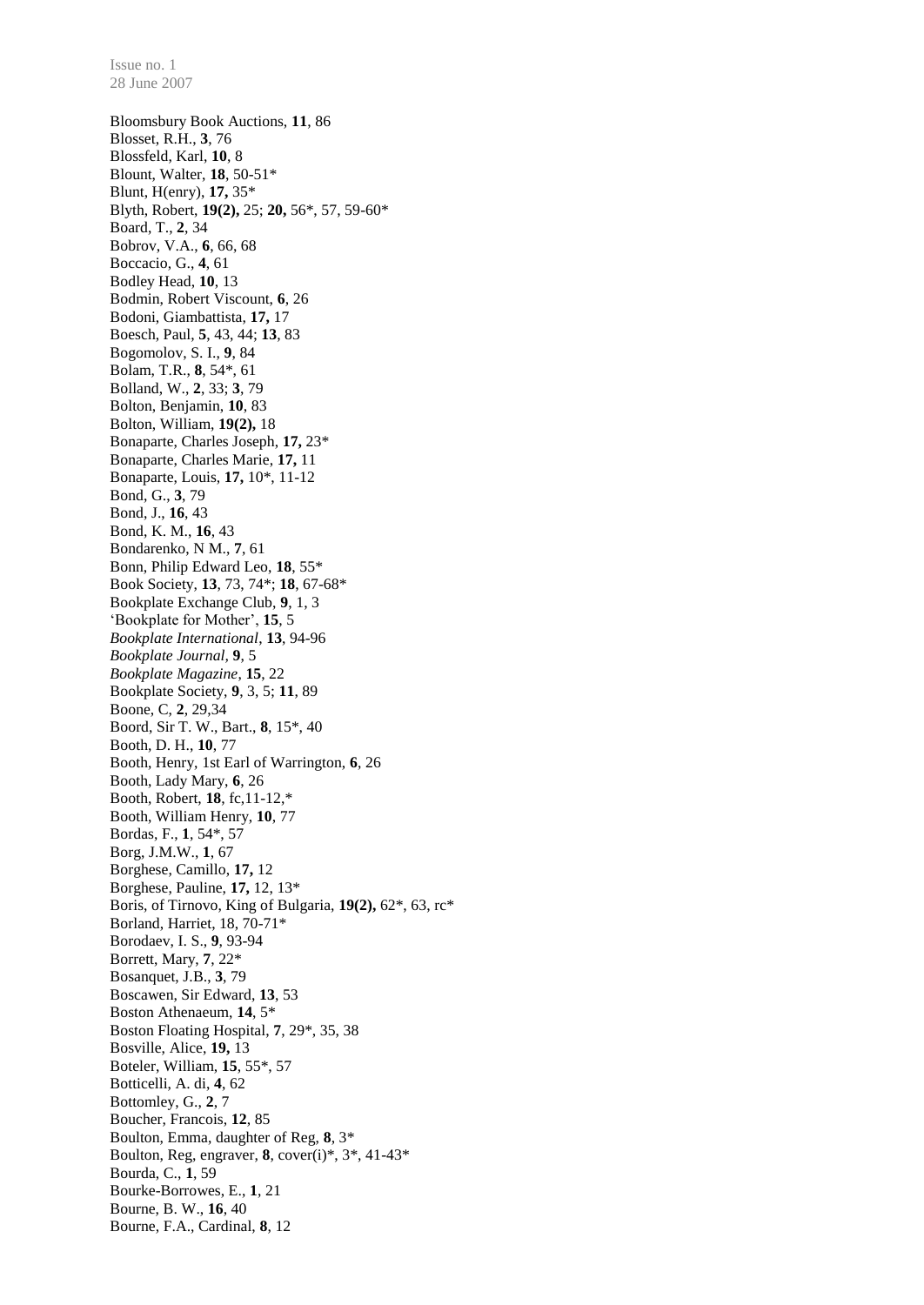Bourne, Francis (later Page), **17,** 44\* Bousfield, **16**, 40 Bovill, W., **3**, 79 Bowles, Henry, **19(2),** 53 Bowlt, J., **1**, 87-89 Boycott, T., **2**, 72, 73\* Boyd, A., **4**, 9, 15 Boyd, Iain, **12**, 24; **14**, 89, 90\*, 94 Boyle, Charles, 3d Earl of Cork, **6**, 29 Boyle, Charles: see Orrery, 4th Earl of Boyle, Richard, 4th Earl of Cork, **6**, 29 Boys, William, **15**, 55\*, 57 Braby, Dorothea, **6**, 4; **8**, 65-74\*; **13**, 74 Braby, Douglas P., **8**, 68 Braby Ion M., **8**, 71 Braby, Marigold, **8**, 73 Braby, Penelope Paul, **8**, 69, 72\*, 73; also see Woolfitt Braby, Percy, **8**, 65 Brackley, Violet, **19,** 16 Bradford, Beryl A., **7**, 13 Bradford, Sir E.R.C, Bart., **7**, 13 Bradford, Eliz. A., Lady, **7**, 13 Bradford, Sarah Mary, **7**, 13 Bradhurst, C, **2**, 6, 9\*-11, 17 Bradley, Alfred, **12**, 82\* Braff, A., **4**, 75, 79 Bragaglia, Egisto, **7**, 47, 48 Bragg, William L., **7**, 33, 34\*, 38 Bragge, C(harle)s, **19(2),** 53 Brainen, R., **4**, 75, 79 Bramanti, Bruno, engraver, **7**, 47, 48\* Brand, Ellis, **10**, 83 Brand, John, **10**, 83 Brand, W., **6**, 47 Brandenburg, H., **1**, 49 Brangwyn, Sir Frank, artist, **6**, 4; **8**, 12; **13**, 3; **14**, 69; **17(2)**, 5 Brauer, A., **1**, 26\*, 31 Bray, Arthur R., **14**, 86\*, 87, 94 Bray, John A. H., **14**, 94 Bray, Dr. Thomas, **6**, 34, 35, 37; **8**, 94 Bray, William, **19(2),** 52\*, 53 Bree, William, **13**, 38 Breedon, John, **17,** 35-36 Breen, John, **12**, 69\* Brems, W., **1**, 63 Brend'Amour, **3**, 3 Brennecke, W., **4**, 87 Breslauer, B. H., **1**, 51 Breslauer, M., **4**, 75, 79 Brett, Antoinette, **20(2),** 13-14 Brett, J., **2**, 33, 34 Brett, Simon, engraver, **2**, 47-48\*; **6**, 78; **7**, cover(1); 40-42\*; **18**, 92\* Brettauer, Valerie, **10**, 7 Bridges (anonymous), **12**, 52\*, 53 Bridges, E. T., **11**, 57, 58, 59\* Bridport, Viscount, **13**, 53 Bridson, D. G., **20(2),** 14\*, 15 Brieger, L., **4**, 78-81 Briggs, E. C., **16**, 43 Briggs, R., **3**, 35 Brik, 0., **4**, 67, 68 Brimmer, N.L., **7**, 55 Brinn, R., **4**, 77 Brisbane, Sir C, **5**, 75, 76\*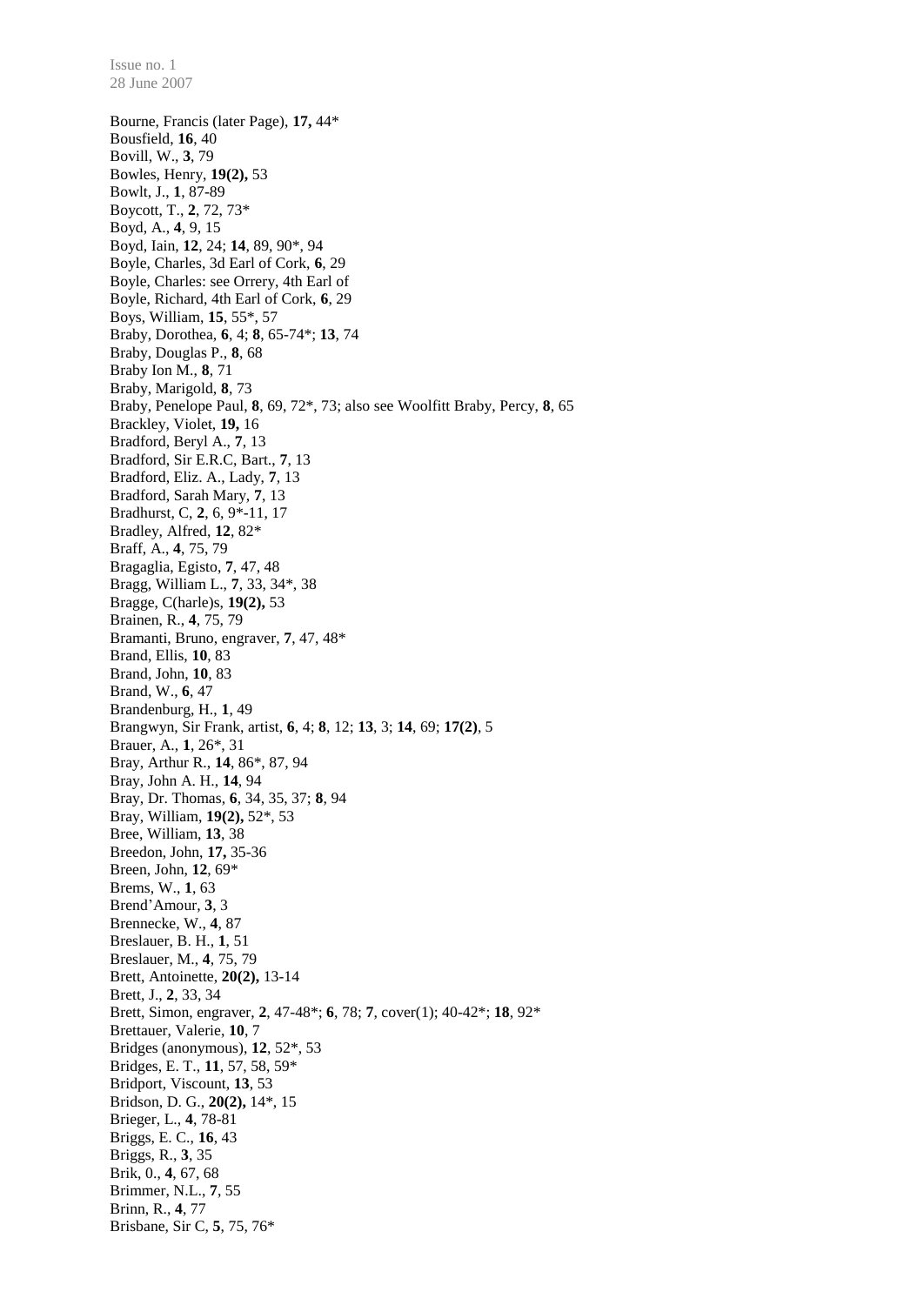Brisbane, Charles, **14**, 38 Brisbane, Sir T.M., Bart., **5**, 76; **6**, 84 Bristol City Museums, **14**, 2\* Bristol University, **19,** 50 Bristow, Uriah, **10**, 53\*, 54 British Architects, Royal Institute of, **13**, 44/ British Architectural Library, **13**, 44\* British Council (British Consulate, Tangier), **11**, 41-42 British School at Rome, **5**, 7, 8\* Broad, P.G., **2**, 10, 13\*-15, 17 Brocas, Bern(ar)d, **19(a),** 53-54 Brockhurst, G., **4**, 91 Brocklebank, R.H.R., **1**, 35-39 Brod, A., **1**, 21 Brod, I., **1**, 21 Brodie, I. Dawson, **8**, 46 Brodrick, St.J., **3**, 67-80 Broke, Philip Bowes Vere, **14**, 40\* Brook (Engraver), **13**, 56 Brook, R., **3**, 31 Brook, Roger, **4**, 92, 94 Brooke, Leonard Leslie, **17(2),** 6 Brooks, J. W., **16**, 43 Brooks's Club, **19,** 45 Broomfield, C., **6**, 69 Broomhead, Frank, **14**, 48 Brotherton, John, **6**, 32 Brotherton, Thomas, **6**, 32, 33\* Broughshane, Lord, **14**, 91\*, 93, 94 Brown, Harris, **19,** 13-14 Brown, Helen Paxton, **13**, 28 Brown, Humphrey Loftus, **14**, 15\*, 16, 27 Brown, H. M. Darell, **16**, 40 Brown, James Roberts, **4**, 8\*, 9; **9**, 1,3\* Brown Kathryn & Joe E., **9**, (facing page 48\*) Brown, Lancelot (Capability), **12**, 30\*, 31 Brown, L. M., **4**, 77, 79 Brown, Michael, **10**, 42 Brown, William, architect, **10**, 84, 85\* Browne, Gordon Frederick, **17(2),** 6 Browne, Hablot K., **14**, 11, 16 Browne, Rev. J., **8**, 6, 7\* Browne, J. F. M., **10**, 24 Browne, Nicholas, **6**, 31 Browne, Nicholas, **7**, 85 Browne, Sir Valentine, 3d Viscount Kenmore, **6**, 31 Browne, Valentine, 1st Viscount Kenmore, **6**, 31 Brownlow (Bishop), **15**, 51 Brownlow, Lord, **16**, 18\*, 19 Bruce, Ia., **6**, 5 Bruce, W., **2**, 34 Bruff, Peter, **10**, 78 Bruges, Diocese of, **8**, 8 Bruni, L., **4**, 71 Bruning, John, shipcarpenter, **9**, 40 Brunovsky, Albin, **14**, 95-6 Bryce, John Felix Charles, **20(2),** 14\*, 15 Brydges, W., **3**, 67, 80 Buber, M., **4**, 76, 79, 80 Buckby, R., **3**, 67 Buckland of Bwlch, **16**, 40 Buckland, James, **8**, 5 Buckley, Sydney, **17(2),** 6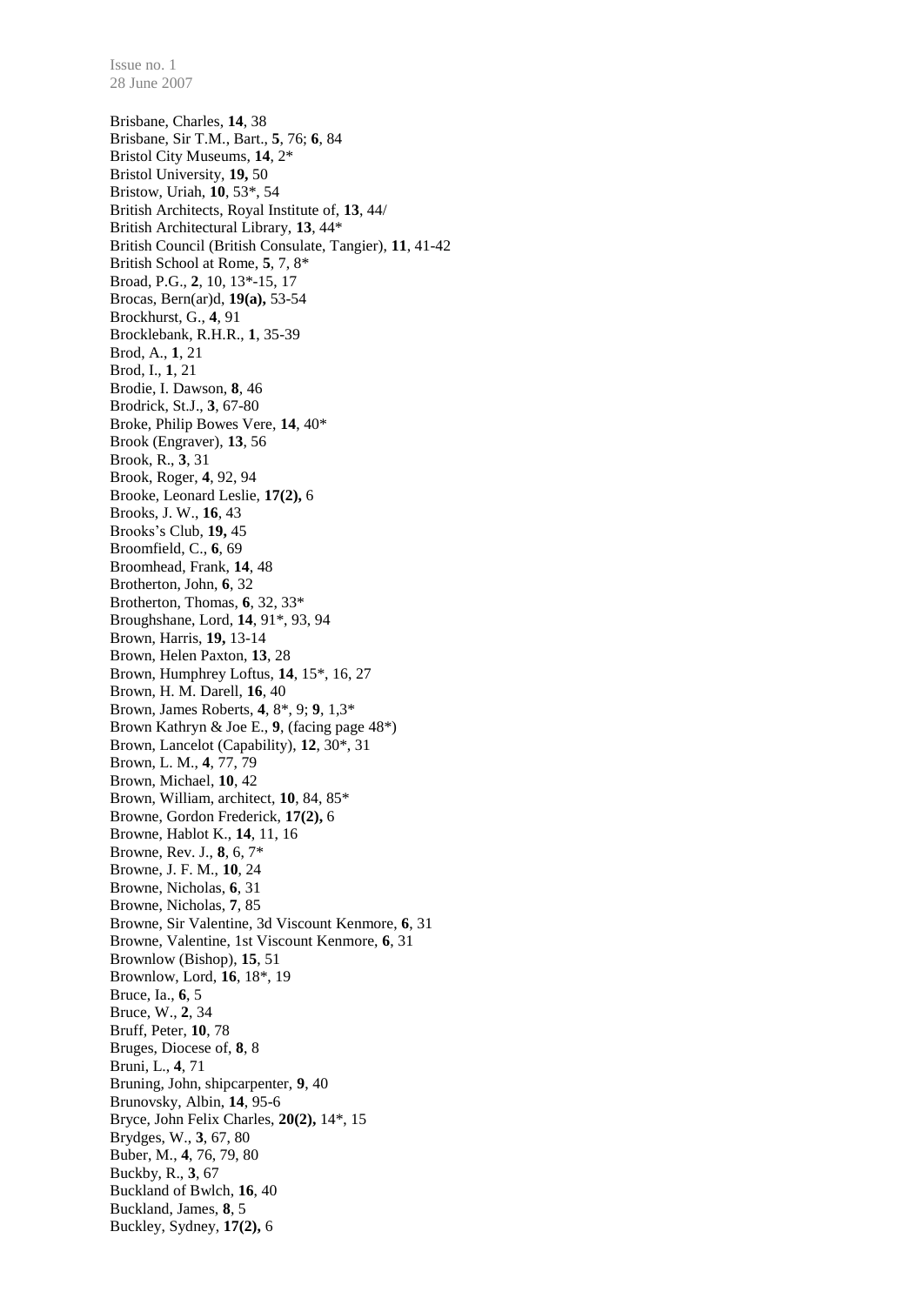Buckman, Percy, **17(2),** 6 Buckmaster, M.A., **2**, 10, 12\*, 15, 17 Bucknall, William, **12**, 53, 54\*, 55\*; **13**, 38 Budan, Em., **7**, 47 Budgen, Sally, **19(2),** 38\*, 39, 44 Buis, Marinus, **19(2),** 31\*-32, 44 Bulgaria, Kings & Queens of, see Boris; Ferdinand; Giovanna Bull, J. T., **10**, 74 Bullen, Charles, **14**, 34 Buller, J., **2**, 34 Bumpus, J. & E., **6**, 38 Bunting, J., **2**, 47 Burden, Archibald, **18**, 21 Burgess, Mjr. C. J., **20(2),** 44\*-45 Burgess, Walter William, **17(a),** 6 Burgh, Sir U.B.: see Downes, Baron Burghclere, Herbert Colstoun, 1st Baron, **7**, 13 Burghclere, Lady W., **7**, 12\*, 13 Burghers, Michael, engraver, **6**, 4; **12**, 50-58 Burke, Sir Bernard, **8**, 17, 24, 30, 40 Burke, H. F., **2**, 89; **11**, 86 Burne-Jones, E., **2**, 10 Burnet, Gilbert, Bishop, **8**, 19 Burnett, D., **3**, 43 Burnett, G., **4**, 11,12\* Burnett, J., **4**, 11, 12\*, 19 Burney, Edward Francis, **18**, 79\*-8o Burney, William, **9**, 17 Burr, D. Hickford D., **18**, 32\* Burr, Lt.-Gen. Daniel, **18**, 32 Burrell, P., **2**, 34, 40\* Burrett, E., **4**, 41 Burrows, Knight, **17,** 36 Burton, J., **12**, 86\* Burwood, N., **1**, 28 Bury, J.P.T., **6**, 4-14 Bury, Mark, **16**, 91-3 Bury, P., **16**, 92\* Bury, T., **3**, 67, 76 Busby, R., **1**,43-45\* Buser-Kobler, J., **5**, 44 Bush, A.D., **2**, 83 Bush, F., **16**, 40 Busk, Capt. Hans, **19(2),** 13 Busse-Palmer, G., **4**, 76, 79 Butcher, Peter, **10**, 78, 79\* Butkovskii, N.A., **7**, 61 Butler, A.T., **2**, 89 Butler, Darlene J., **6**, 41-44; **7**, 27, 59, 92-96; **8**, 48; **9**, 5 Butler, Honoria, **6**, 31 Butler, J.W., 19th Earl of Ormonde and Ossory, **8**, 23 Butler, M. E., **13**, 94 Butler, R.C, **3**, 44\*-46 Butler, Sir Theo., Baron of Caher, **5**, 61; **6**, 83\*, 84 Butler, Thomas, **6**, 31 Butler, Professor William E., **1**, 1-2, 27-34, 49-51, 87-96; **2**, 1-2\*, 49-50; **3**, 1-2, 29-41, 47-64, 73, 76, 94; **4**, 1-2, 29-37\*, 44-60, 92-96; **5**, 1, 39-41; **6**, 2, 3, 50-68, 78; **7**, 26-39, 49-81, 85-91; **8**, 48-64, 75, 79-91; **9**, 5, 49-50, 89-91, 95-6; **10**, 42; **11**, 86; **13**, 94 Buttigieg de Piro, Anthony, **14**, 94 Buturlin, D.P., **2**, 78\*, 80, 81 Buturlin, M., **2**, 81 Buxton, Cecil, **19,** 14 Byfield, **16**, 66, 67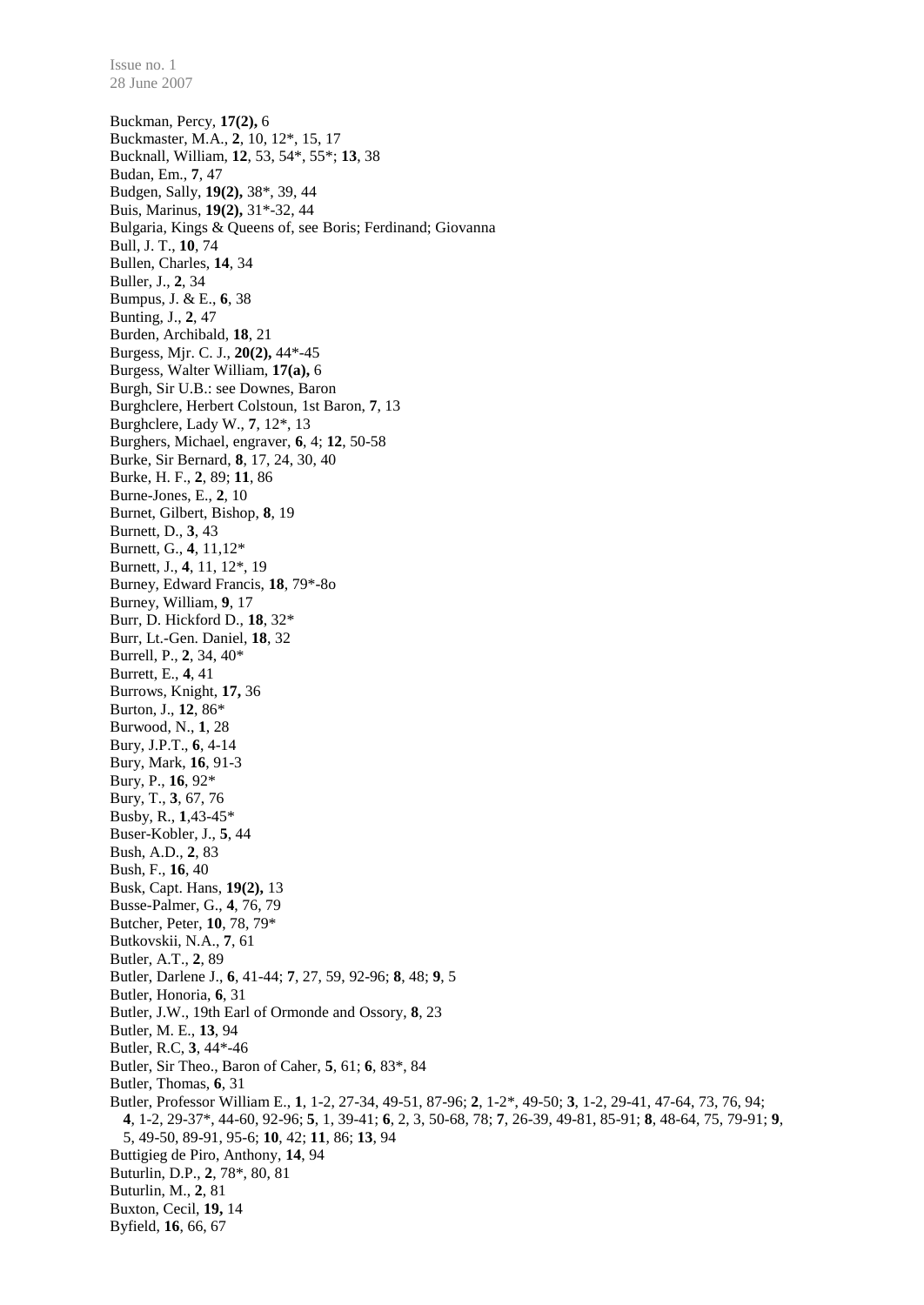28 June 2007 Byfield, M., **4**, 48 Byles, Nathaniel, **10**, 83 Byles, William, **10**, 82\*, 83 Byng, The Hon. Alfred, **7**, 13 Byng, T., **2**, 34 Byrd, W., **1**, 85 Byron, George Gordon, Lord, **2**, 81; **6**, 51, 66 Bysshe, Sir Edward, **5**, 51 Cabell, J.B., **4** ,94 Cadbury, Mrs. G., **6**, 73 Cadness, G., **2**, 23 Cadogan, Viscount, **19,** 15 Calder, C., **5**, 19 Caldwell, Ian, **3**, 33\*, 36, 41 Callander, Col. (George), **10**, 56 Callander, Col. James, **10**, 54\*, 55\*, 56 Callender, Miss, **19(a),** 25 Callis, Thomas, **19(a),** 54 Callon, Anthea, **7**, 7 Calverley, Amice, **15**, 88, 89\* Camberwell School of Art, **14**, 14 Cambridge University Library, **16**, 93\* Cambridge University Press, **14**, 7, 9\* Camden, Lord, **3**, 78 Camden, W., **5**, 37 Cameron, Sir David Young, etcher, **6**, 4; **17(2)**, 6 Cameron, Katherine, **17(2),** 7 Cameron, W. E., **16**, 43 Campbell, Cecil, **11**, 83 Campbell, Capt. (Colin), **19(2)**, 54 Campbell, E., **4**, 17 Campbell of Succoth, Sir Hay, **12**, 11-29; **14**, 92\*, 93, 94 Campbell, Hay & Rohais, **12**, 24 Campbell, I. M., **16**, 40 Campbell, John, **16**, 87\*-90 Campbell, Violet, **19(2),** 54 Campbell, W., **4**, 17 Canning, Rev. Richard, **9**, 39, 40, 41, 43, 45 Canterbury, Archbishops of, **8**, 19, 39 Capel, L., **4**, 15 Capell, R., **1**,47 Cappelli, Sirio, **11**, 27\* Cardozo, Lida Lopes, **5**, 93 Careless, Col., **5**, 65 Carew, Sir Benjamin Hallowell, **13**, 60\*, 61 Carew, Dudley, **6**, 50\* Carew, Lord, **8**, 23 Carey, M., **2**, 5\*, 7, 11, 17\* Carl XV, **3**, 91 Carl XVI Gustaf, **3**, 50, 91-93 Carlander, C.M., **3**, 19, 26, 27\*, 93\* Carles, R.E., **6**, 85 Carles, R.S., **5**, 65\*, 66; 6, 85 Carlisle, Charles, Earl of, **20,** 54\*, 55 Carlone, Nicola, **11**, 38\*, 39 Carlowitz-Hartitzsch, v., **4**, 76, 79 Carlyle, Dom A., **3**, 85 Carlyle, T., **4**, 61, 62, 64, 66 Carlyon, Thos., **11**, 58, 59 Carnegie, Lady Mary, **5**, 73; **6**, 85 Carnegie, W., 7th Earl of Norfolk, **5**, 72, 73; **6**, 85

Carnegy, Thomas, **10**, 74\*

Issue no. 1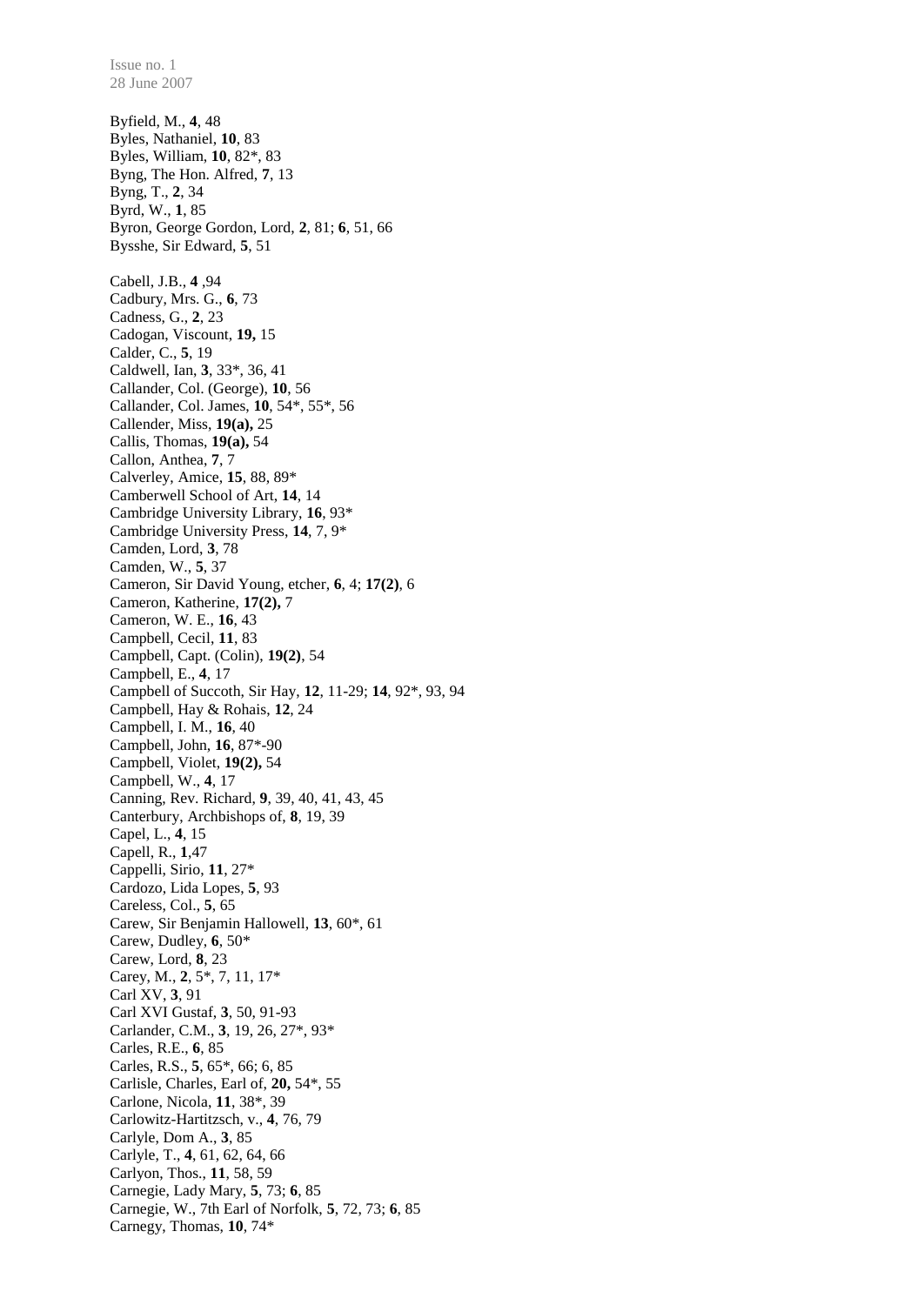Issue no. 1 28 June 2007 Carpenter, C., **8**, 40 Carpenter, C. C., **16**, 40 Carr, J.D., **1**, 71 Carr, J.L., **1**, 85; **6**, 77 Carre, H., **1**, 40\* Carrington, Dora, **15**, 75-87 Carson, T.W., **4**, 5 Cartaret, H.F., **2**, 33, 34 Carter, Alexander Scott, **12**, 15 Carter, A. & V. Bonham, **1**, 21 Carter, J., **2**,42\*; **4**, 13 Carter, S., **2**, 2\* Carter, Sebastian, **13**, 95 Carter, Will., **1**, cover\*, 9, 10\*; **2**, 41, 42\*; **13**, 43 Cartoux, D., **1**, 54\*, 57 Cary, Edith, **13**, 52 Cary, H.F., **4**, 50 Carysfort, Proby, Earl of, **8**, 24 Casariego, S.F., **8**, 95 Cashmore, Adeline, **12**, 37\* Cassola, Mary Flint, **15**, 21, 35\* Castagno, A. del, **4**, 61 Castle, Agnes, **17(2),** 7 Castle, E., **1**, 90; **4**, 17, 19, 44; **6**, 37 Castle, M.-L. E., **4**, 50 Caswall, John, **19(2),** 54 Catherine II, Empress, **3**, 52, 54, 55; **4**, 94 Caton, R. A., **8**, 81 Cator, Adeh, **11**, 74\*, 75 Cator, William, **17,** 2\* Cattanach, Hon. A. Alex., **12**, 24 Caulfield, T.G., **2**, 34 Caulfield, Toby, Baron Charlemont, **5**, 61 Caulfield, W., **5**, 61; **6**, 85\* Causey, A., **2**, 6, 10, 14 Cavalry Club, The, **19**, 4\*, 15 Cave, J., **2**, 34 Cave, Walter, **7**, 8 Cave-Brown-Cave, I.V., **6**, 9 Cavendish, Edward William Spencer, Duke of Devonshire, **20(2)**, 15\*-16 Caxton, William, **6**, 29 Cecil, Lady E., **16**, 77, 79, 80\*, 85 Centamori, Cavaliere Settimio, **17,** 19 Central Library, Hove, **12**, 36 Cepauskas, A., **1**, 56\*, 59 Challis, **16**, 59 Chalmers, I.W.C., **18**, 30,31\* Chalmers, Sir John M., **18**, 30 Chamberlain, A., **6**, 73 Chamberlain, L., **6**, 73 Chamberlayne, Emma C, **10**, 13, 24, 25\* Chambers, David, **1**, 85; **2**, 41-42; **3**, 1, 42-43; **6**, 3; **9**, 3; **11**, 84, 86 Chambers, David & Hermione, **9**, 6\* Chambers, Jay, **2**, 50 Chambers, S., **1**, 1, 8\* Chamney, William, Irish collector, **5**, 61 Champneys, Thomas, **17,** 36\*-37 Chandler, R., **2**, 43-46\* Chaplin, H. Maud, **6**, 73 Chapman, J., **11**, 59 Chapuis: see Shoppee, C. J. Charles, Prince, **3**, 35 Charles I, **5**, 61, 64, 65; **8**, 15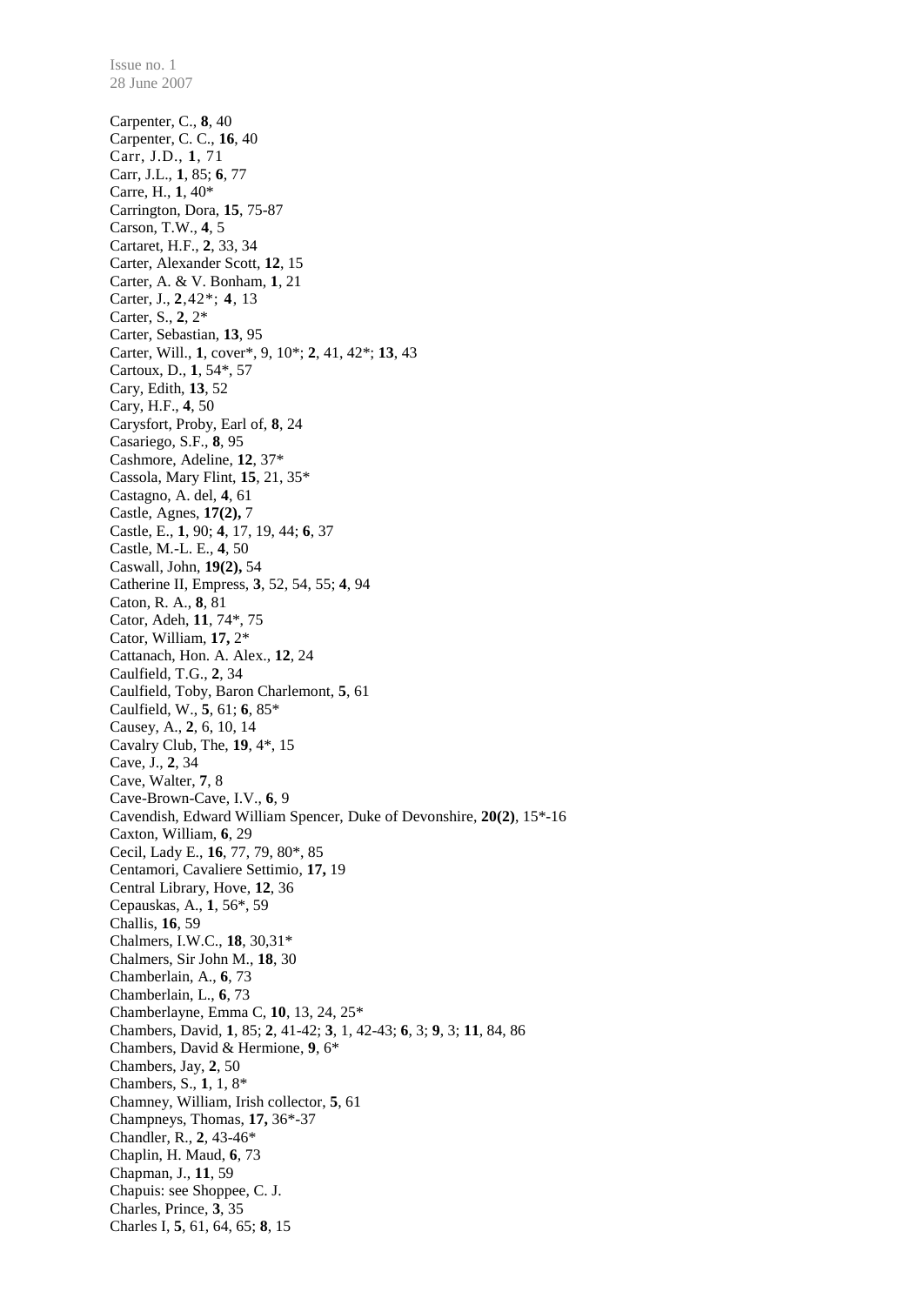Charles II, **5**, 64 66; **6**, 17 Charles III, of Spain, **5**, 80 Charlier, Frederick H., **18**, 12\* Charlotte, Princess, 10, 48\* Chattaway, G.H., **6**, 73 Chaucer, G., **4**, 61-63 Chekhov, A.P., **2**, 82 Chelsea, Mildred, **19**, 14-15 Cheney, Edward, **5**, 56; **6**, 85 Cheney, Frederica, **5**, 58 Cheney, Sir J., **5**, 56 Cheney, R., **5**, 58 Chermside, Sir R.A., **8**, 24, 25\* Chernov, A.S., **4**, 69\*, 70 Chesshyre, John, **11**, 60\* Chester, Bishop of, **8**, 93 Chesterton, F.S., **7**, 8 Chichester, Charles, **9**, 20\*, 21 Chichester, Joseph, **8**, 8 Child, Frank, **8**, 77 Chiltern Herb Library, **14**, 7, 9\* Chilton, Esme, **14**, 46 Chiswell, Richard, **7**, 44 Chiswell, R.M. Trench, **7**, 44, 46\* Cholmley, Sir Hugh, Bart., **5**, 37 Cholmley, W., **5**, 37 Chippendale, T., **2**, 72 Cholmley, N., **2**, 34 Cholmondeley, G.J., **2**, 34 Chopin, F., **2**, 83 Chreptowsky, A., **4**, 56, 58 Christian (anonymous), **11**, 61\*, 62 Christian, John, **11**, 60, 61 Christie, Agatha, **13**, 85; **18**, 87\*-88 Christie, Fred J. M., **13**, 21 Christmas, Anthony, **11**, 84 Chrystall, T. Abbot, **8**, 46 Chuluunbaatar, Sh., **7**, 73-81 Church, R. H. R., **16**, 40 Churchill, George, **13**, 75 Churchill, Jenny Spencer, **11**, 88 Churchill, Sir Winston, **8**, 14 Churton, Maud, **8**, 65, 66\*, 71 Chute, Desmund, **12**, 75\* Cinybulk, V., **1**, 63 Cipriani, Giovanni Battista, **19(2),** 3, 4\*, 5, 14\*, 15\*, 17\*, 26; **20,** 56\*, 57 Città di Cortona, **13**, 45\* City & Guilds of London Institute, **4**, 91 Clagett, B. M., **16**, 40 Clairmont, C, **2**, 81 Clancarty, Lord and Lady, **13**, 70 Clandermond, Count of, **11**, 39; **14**, 89, 91\*, 94 Clandermond, Countess, **14**, 92\*, 93, 94 Clark, Keith, **6**, 2 Clark, R., **5**, 59; **6**, 85 Clarke, George, **6**, 16-18\* Clarke, John, **11**, 51 Clarke, L., **5**, 59; **6**, 85 Clarke, Mary, **7**, 46 Clarke W.U.J., **5**, 59; **6**, 85\* Clarke, Sir William, **6**, 17 Clausen, Sir George, **17(2),** 8 Clayesmore School, **14**, 46\*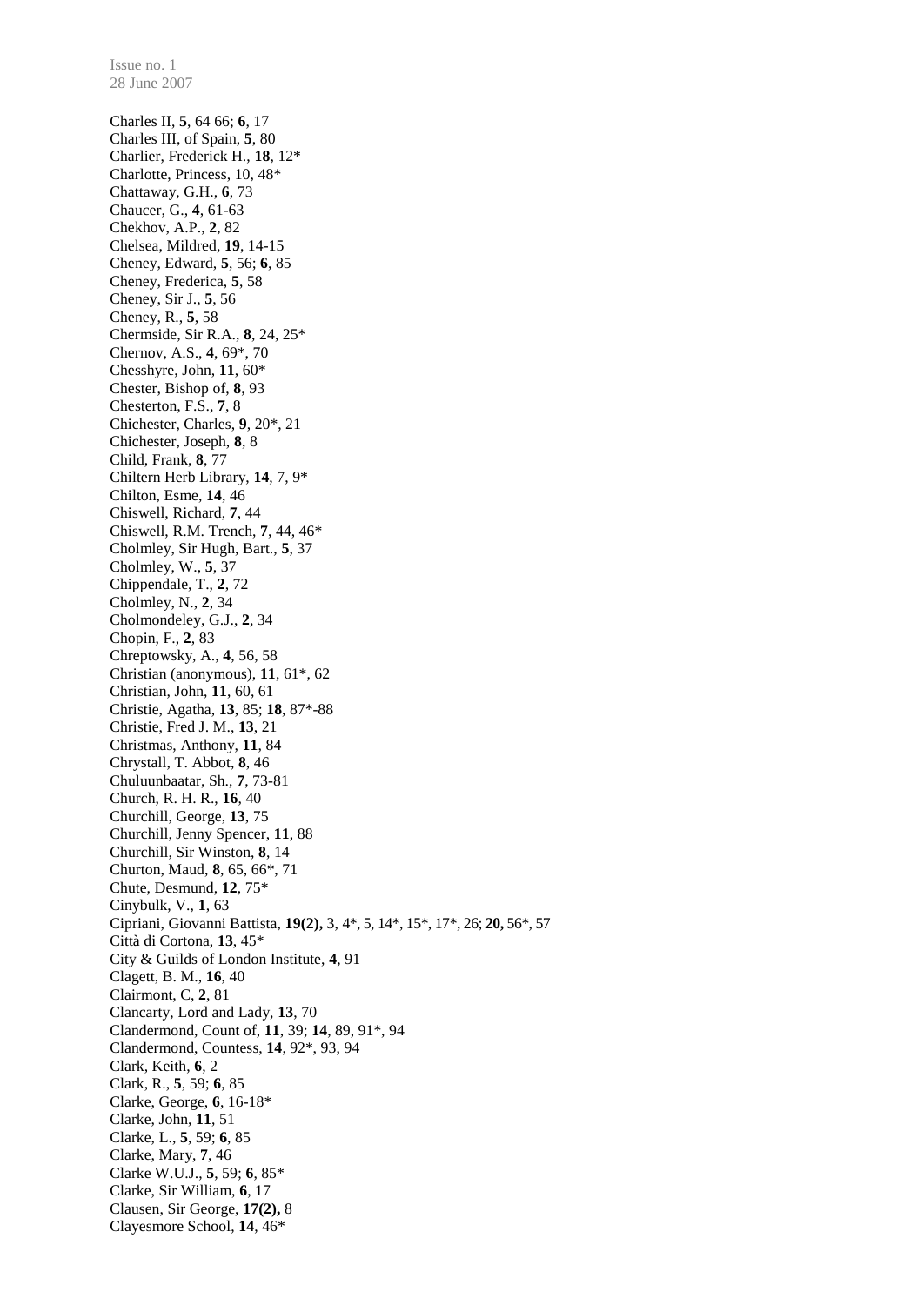Cleaver, James, **10**, 15 Clegg, A.: see Hagreen, A. Cleghorn J., **16**, 65 Cleghorn, John, **17(2),** 8 Clements, J., **5**, 26 Clemetson, Mabel, gift of, **9**, 46 Clendon, John, **9**, 15\*, 21 Clerke, Sir John, **5**, 59 Clifford, Derek, **14**, 21, 22\*, 27 Clifford, Elizabeth, **11**, 92 Clifton, Bristol & Counties Ladies' Club, **14**, 72\*, 75 Clifton College, **8**, 8 Clinton, Rachel, **14**, 47 Clive, E., **3**, 80 Clockmakers' Co., **2**, 34 Clonbrock, Baron, **5**, 56; **6**, 85, 86 Clukay, David, **7**, 36\*, 38 Clukay, Richard, **7**, 35, 38 Cobb, A., **2**, 89 Cobb, Clara Elizabeth, **10**, 25\* Cobb, Gerald, **2**, 88-90; **12**, 13; **17(2),** 8 Cobb, J.W., **2**, 89 Cobb, R., **2**, 89 Cobbe, Ric(hard) Chal(oner), **19(2),** 54, 55\*, 56 Cochrane, Sir Alexander, Admiral, **5**, 75; **6**, 86; **14**, 35, 36\* Cochrane, Thomas, 10th Earl of Dundonald, **5**, 75 Cockburn, Agnes, **6**, 24 Cockburn, David, **6**, 24 Cockburn, Sir George, **8**, 24, 26\* Cockerell, D., **3**, 32 Cockerell, S., **1**, 13 Codrington, Sir Edward, Admiral, **8**, 33; **14**, 35 Coe, F.E., **6**, 73 Cogan, **17(2),** 8 Coggan, C.T., **2**, 31, 32\*, 34 Cogne, Daniel, **12**, 24 Cohen, S., **4**, 76, 79 Coker, C.P., **3**, 69, 71 Colborne, Col., **8**, 31 Colchester, Tho(ma)s, **19(2),** 56\*, 57 Cole, B., **19**, 52\*, 55 Cole, Christopher, **14**, 38\* Cole, Sir Colin, **5**, 53 Cole, D. W., **16**, 40 Cole, M., Oxford engraver, **6**, 4, 16-19 Cole, Philip, **15**, 18 Cole, William, **1**, 75, 82; **11**, 51, 52, 53 Coleridge, Arthur, **7**, 5, 9\*, 10, 13, 14 Coleridge, Bernard, Lord, **7**, 13, 17\* Coleridge, E.H., **7**, 13 Coleridge, J.D., 1st Baron, **7**, 5, 7, 16 Coleridge, John Duke, **7**, 4\*-17; **17(2),** 8 Coleridge, Geraldine, **7**, 7, 13 Coleridge, Hon. G, **7**, 7, 13 Coleridge, Hester C.M., **7**, 13 Coleridge, Katharine, **7**, 14\* Coleridge, Margaret F., **7**, 15 Coleridge, Mary E., **7**, 11 Coleridge, Paul, **7**, 8, 10, 11\*, 15 Coleridge, Samuel Taylor, **4**, 52; **7**, 7, 11 Coleridge, The Hon. Stephen, **7**, 5, 6\*, 7, 13, 15, 16 Coles, J. B. C, **16**, 40 Coles, R., **3**, 87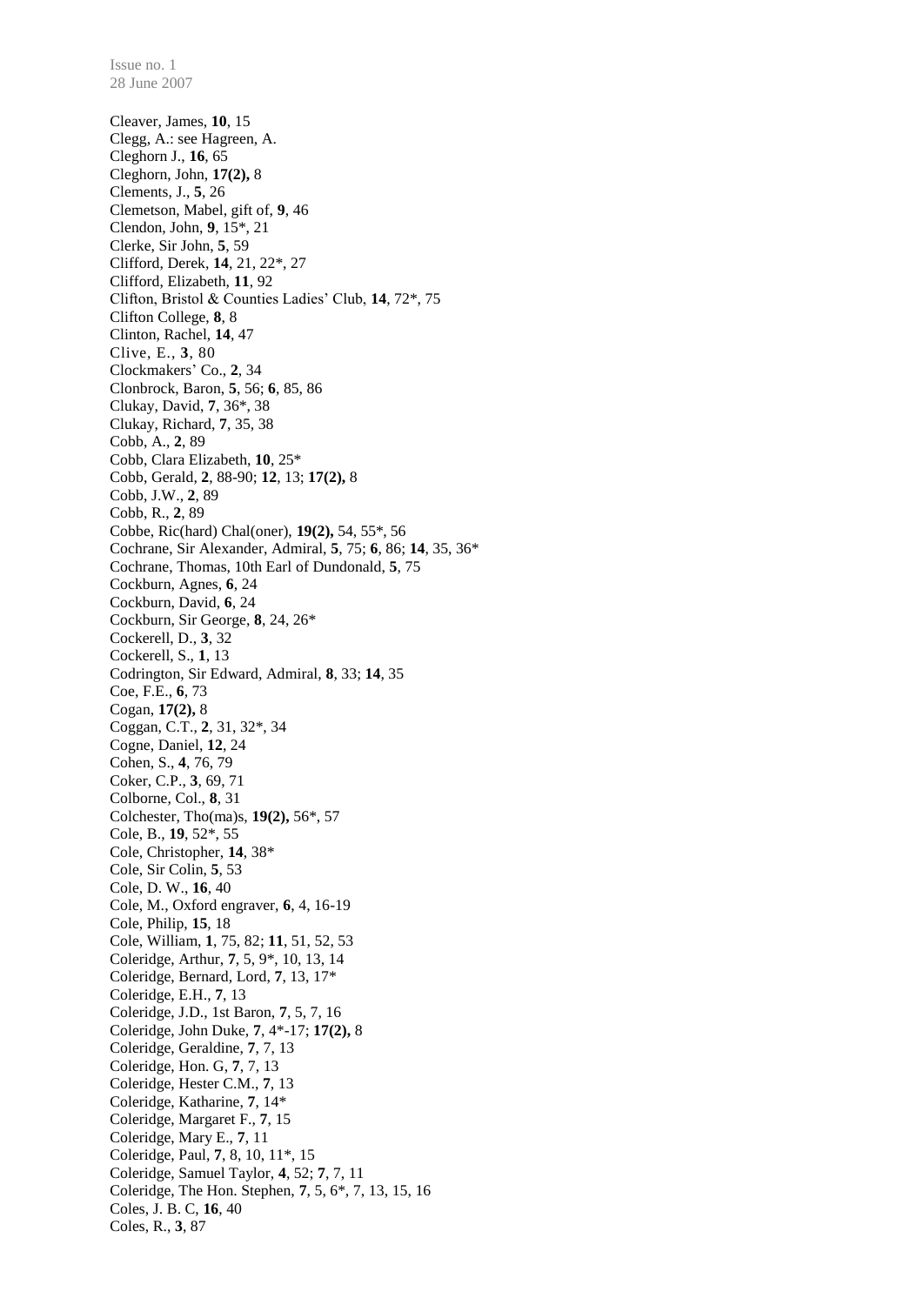Colet, J., **4**, 61 Collett, A. R., **16**, 40 Collingwood, G.L.N., **5**, 72, 73\*; **6**, 86 Collins, J., **4**, 13 Collins, John, **10**, 56 Collins, S. J., **19(2),** 57 Collin Smith, R. G., **3**, 33\*, 38, 41 Collyer, Daniel, **11**, 62\*, 63 Collyer, George Chancellor, **11**, 62 Colman, Francis, **10**, 81 Colman, J., **11**, 63\* Colt, H. Dunscombe, **20(2),** 16\* Colvin, Clare, **2**, 1, 3-18; **6**, 3 Comings, Richard, **11**, 64\* Compton, H. Bishop, **6**, 34 Comyns, J. ., **18**, 110\*-112 Conder, James, **10**, 83 Conder, John, **10**, 83 Congreve, Charles Ralph, **11**, 75\* Congreve, R., **2**, 72, 73\* Congreve, Lt. Col. William, **20(2),** 53\*-54 Connell, F., **6**, 31 Connell, John, **15**, 8 Conway, C. R. G., **16**, 40 Conyers, John, **12**, 85, 86, 87\*, 88 Cook, Catharine & Edward, **11**, 75, 76\* Cook, Jane Elizabeth, **17(2),** 9 Cook, Tom, **14**, 3 Cooke, Baron, **16**, 40 Cooke, R. & H., **16**, 40 Cooke, W., **19(a),** 56\*, 57 Cookesley, W., Ashburton, **9**, 21-22, 23\* Cooney, Roy, **12**, 75 Cooper, A.A.: see Shaftesbury, Lord Cooper, Albert, **13**, 75 Cooper, Alfred Duff, **14**, 68\*, 69, 70 Cooper, Diana, **14**, 68\*, 69, 70 Cooper, John A., **8**, 8 Cooper, Richard, **16**, 87\*, 90 Cooper, Samuel J., **8**, 4\*, 8 Copland, H., **15**, 71 Copley, J.S., **3**, 76 Corbet, C, **2**, 34 Corbet, N., **1**, 35 Corby Castle, **5**, 59 Corder, Miss Joan, **10**, 77 Corder, John Shewell, **10**, 77-78 Cork, University College, **13**, 66, 67\* Corkran, Alice, **18**, 81 Corman, Robert P., **19**, 38\* Corner, C., **16**, 54 Corner, G. R., **16**, 54, 55\* Cornish Heraldry and Symbolism, **14**, 89 Cornwallis, W., Marquess, **8**, 18 Cortona, Città di, **13**, 45\* Cosgrave, E. M., **6**, 14 Cossmann, A., **3**, cover\*, 3-15\*, 47 Costa, O Tenente General Bartholomeu, **19(2),** 19-20\* Costantini, Costante, **11**, 40 Costelloe, Ray & Karin, **20(2),** 39-40\*-41 Cottington, F.W.L., **19(2),** 44 Cotton, J. D., **19(2),** 57

Cotton, Sir R., **8**, 94

Issue no. 1 28 June 2007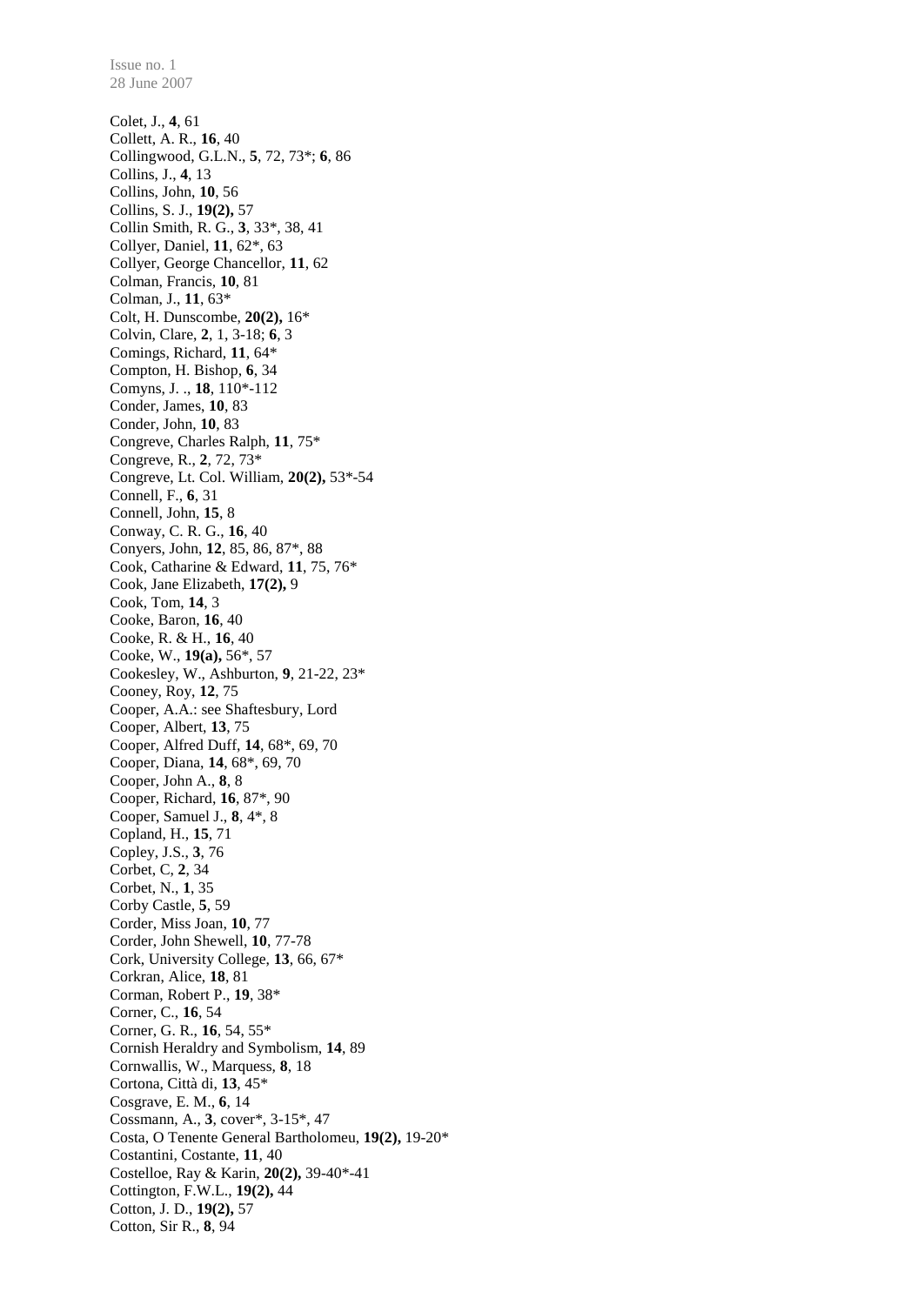Courtauld, S., **2**, 1, 6, 15-17\* Courthope, W., **1**, 81 Coutinho, Dom Domingos Antonio de Sousa, **19(2),** 18-19\* Cowper, S., **3**, 80 Cowper, W., **3**, 67 Cox, Caroline Anne, **17,** 36 Cox, E.W., **3**, 80 Cox, Sir Percy Z., **8**, 32\*, 33 Cox, Whitby, **12**, 64, 67 Cox, Winifred, **16**, 80\*, 81, 85 Coxe, Richard Hippisley, **18**, 47-48\* Coyte, William Beeston, **10**, 83, 85\* Cozens, Henry, **10**, 74 Crabbe, George, **14**, 13, 16 Craig, Edward Gordon, **2**, 84\*, 86,87; **3**, 85,86; **4**, 48; **6**, 4; **13**, 63; **15**, 1, 5, 8; **17(2),** 9; **20(2),** 39-42 Craig, Gordon, **15**, 8, 14; **16**, 5, 96 Craig, Tudor, **5**, 50 Craighton, William, **9**, 41 Craigie, C, **2**, 34 Cran, Marion, **12**, 32, 33\* Crane, Walter, artist, **2**, 50; **4**, 48; **6**, 2; **7**, 7; **17(2),** 9 Crawford, Earldom of, **8**, 14 Crawford, Jack, **5**, 70 Crespigny, Philip Champion, **19**, 48-49\*-50 Cribb, Laurie, **12**, 60 Croft, M. H. G. P., **16**, 41 Croker, Anne, **5**, 56, 57\*; **6**, 86 Croker, Sir J., **5**, 56; **6**, 86 Croker, S., **5**, 56 Crookshank, A. C., **1**, 47 Cross, J., **3**, 71 Cross, Nicolette Elizabeth, **12**, 73\* Crossley, Sir John, Bart., **6**, 29 Crouch, C. Hall, collector, **4**, 11; **5**, 83, 84 Crowder, R.B., **3**, 80 Crowley, Aleister, **18**, 12 Cruikshank, George, **14**, 11; **17(2),** 10 Crump, Mr, **4**, 43 Cruz, Fernando, **6**, 96\* Cruz, Mauricio, **6**, 95 Culleton, Thomas, engraver, **5**, 56 Cullinan, Sir Frederick Fitzjames, **19**,15 Cullum, John, **14**, 55 Culshaw, G.H., **2**, 4\*, 7, 10, 11, 17 Cumberland, Duke of, **1**, 82, 83\* Cumming, A., **2**, 34 Cumming, Jas., **11**, 64 Cunliffe, Leonard Daneham, **19(2),** 14 Cunliffe, Sir Foster, Bt., **19(2),** 12\*, 13 Cunliffe, Sir Robert Henry, Bt., **19(2),** 12\*, 14 Cunningham, H., **17,** 37 Cunningham, Scott, **7**, 38 Cupar Library, **4**, 5, 6\* Cure, Col. A. Capel, **5**, 56, 58; **6**, 85 Curling, **9**, 91 Currer family, **19(2),** 6-9 Currer, Danson Richardson, **19(2),** 6\*, 9 Currer, Frances Mary Richardson, **19(2),** 7 Currer, John, **19(2),** 6\*, 7 Curson, John, **10**, 81, 82\* Curtis, D., **16**, 41 Curtis, Giles Philips, **12**, 24 Curtis, James Gray William, 18, 40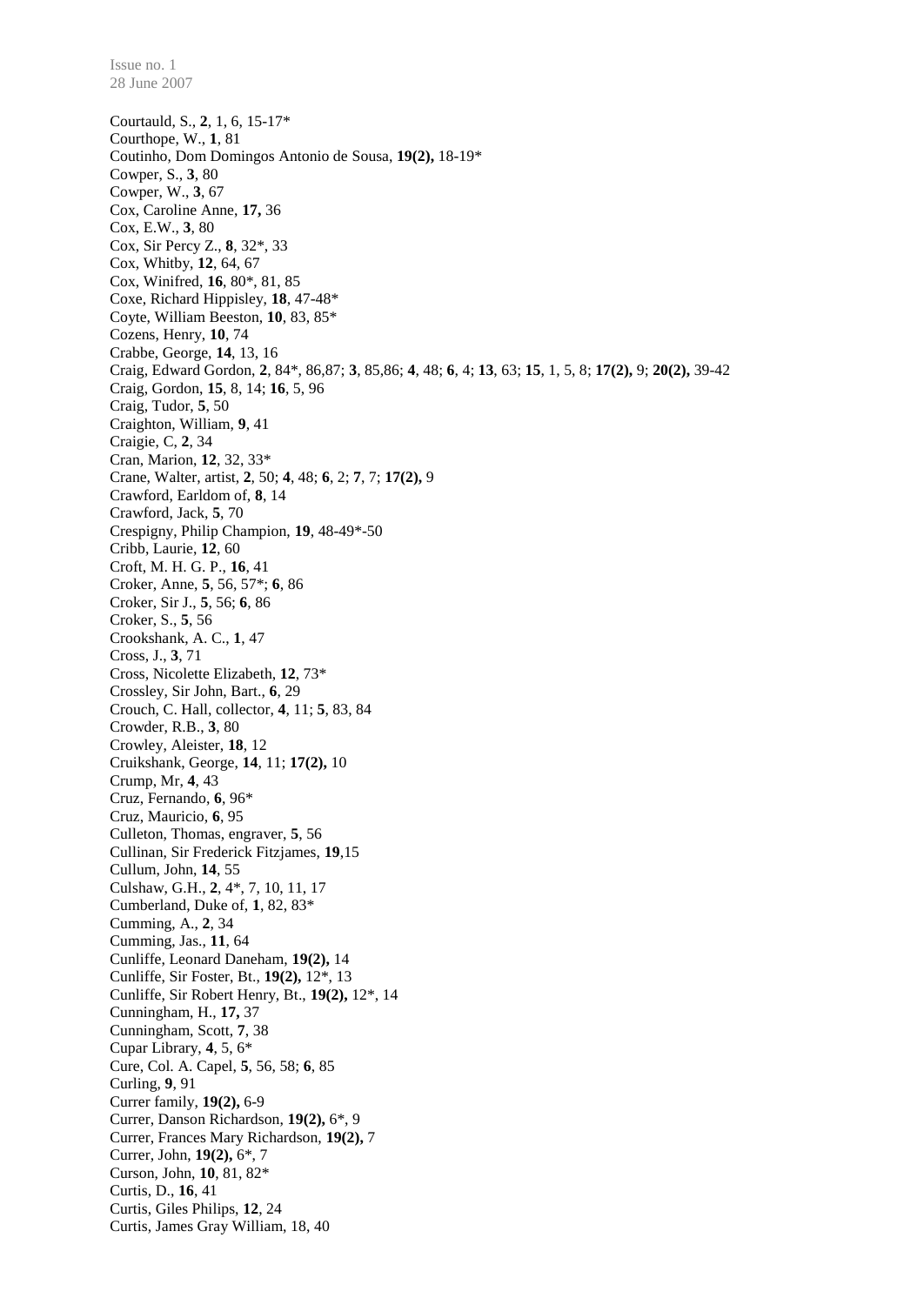28 June 2007 Curtis, L. P., **2**, 46 Curtis, Sir Roger, **13**, 57 Curwen, S., **6**, 73 Curzon, Marchionness of Kedleston, **7**, 16 Cussans, John, **19(2),** 57 Cust, Sir C. L., 3d Bart., **5**, 88\*; **6**, 86 Cust, F. C., **16**, 18\*, 19 Cust, Sir L., 2d Bart., **5**, 88 Cust, Ursula, **5**, 88; **6**, 86 Custance, Olive, **2**, 85; **18**, 6-7\*, 10 Cutler, H., **2**, 34 D'Acunha, Don Louis, **6**, 31 D'Acunha, Katherine, **6**, 31, 32\* Dadd, R., **4**, 7 Dalberg, D. C. R. P., **13**, 88\*, 89, 92 Dalby, Claire, **9**, 36\*-38 Dalby, W.B., **2**, 34 Dallas, R., **3**, 80 Dallinger, William Henry, **10**, 84; **15**, 70\*, 71, 74 Dalmau, Antonio, **11**, 26\* Dalton, Richard, **19(2),** 5 Daly, Denis, **7**, 16 Dalziels, brothers, engravers, **4**, 47, 48; **6**, 4 Dance, Sir O., **5**, 77\*, 78; **6**, 86 Dandridge, Edw(ar)d, **19(2),** 59 Daniell, Francis A., **10**, 56, 57\*; **18**, 28, rc\* Dante, A., **2**, 83; **4**, 50, 61-73 Darby, Henry D'Esterre, **5**, 81; **13**, 61 Darby, John, **5**, 81; **6**, 86; **13**, 60\*, 61 Darley, Mjr. Henry Read, **19**, 15 Darling, William, engraver, **6**, 4; **10**, 50-75; 11, 2-20 Darly, Matthew or Matthias, engraver, **6**, 4; **11**, 4, 5 Darnell, J., **3**, 80 Dartmouth College Library, USA, **20(2)**, 16-17\* Dartrey, Dawson, Earl of, **8**, 23, 35; **10**, 57, 58\*, 59 D'Arville, G., **2**, 34 Darwin, E., **16**, 72, 73\* Darwin, G., **16**, 76\*, 85 Darwin, M., **16**, 74, 75\*, 84 Darwin, U., **16**, 73\*, 74, 84 Daubeney, Gen. Sir Henry Charles Barnston, **20(2),** 45\* Daudet, -, **8**, 76 Davenport, Cyril, **15**, 18-20 Davey, Fred A., **12**, 78\*, 79 David, A., **6**, 52\*, 53, 57 David, Hubert, **6**, 4; **16**, 19; **17(2)**, 10 David, I., **8**, 46 Davidson, Randall, Archbishop, **8**, 19, 39 Davies, Rev. M., **10**, 43 Davies, W.W., **6**, 73 Davis, Cecil, **5**, 85 Davis, Edmund & Mary, **18**, 63-65\* Davis, James, **5**, 35\*, 36 Davis, John, **8**, 50\*, 61; **17,** 37 Davis, John F., **5**, 74; **6**, 86 Davis, Samuel, **5**, 73, 74 Davy, W., **3**, 80 Dawes, Sir D'Arcy, Bart., **5**, 34 Dawes, Janet, Lady, **5**, 34 Dawes, Sir John, Bart., **5**, 32 Dawes, Sir W., Bart., **5**, 32, 33\*, 34 Dawnay, D., **2**, 34

Issue no. 1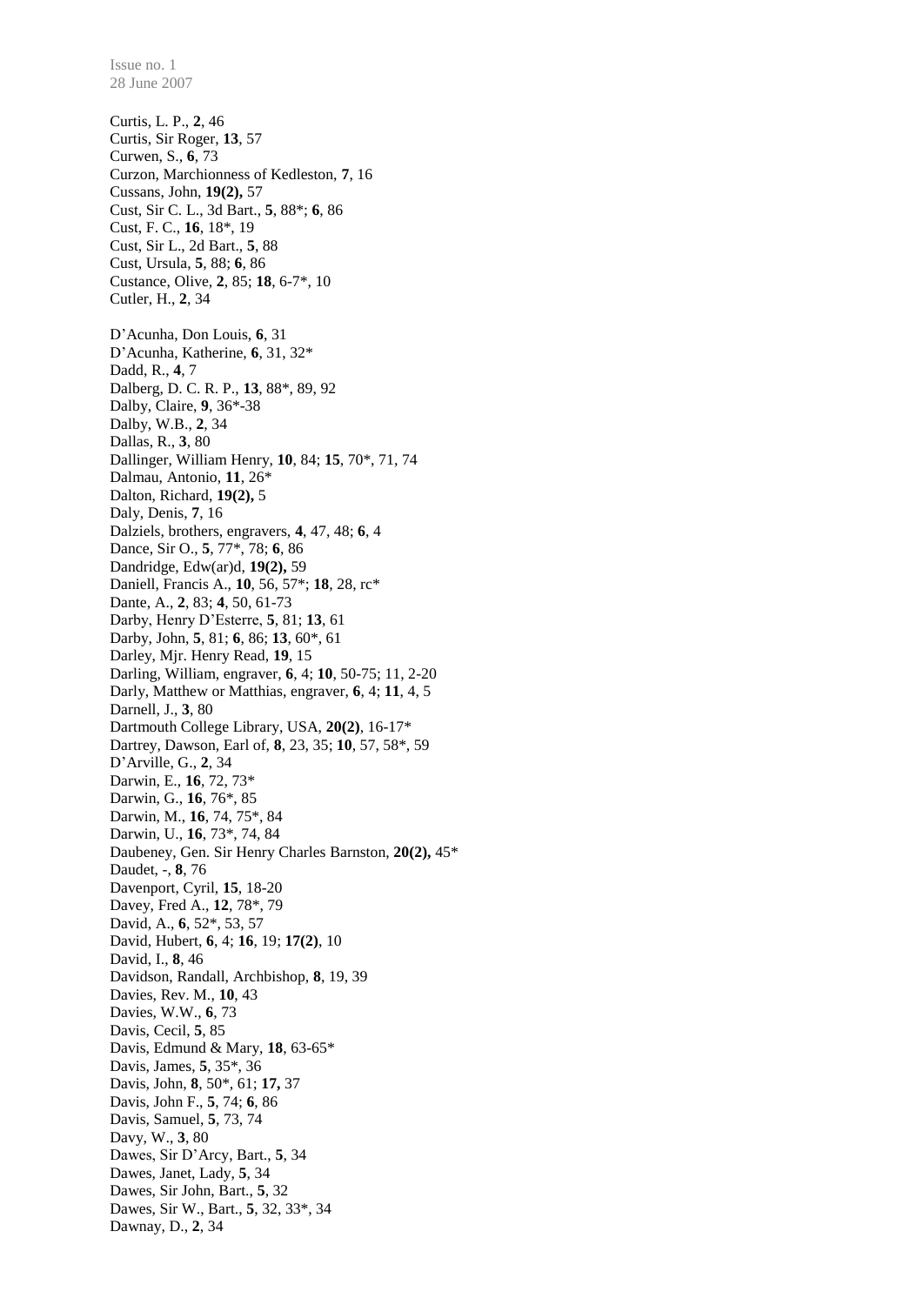Dawson, **2**, 34 Dawson, Charles E., **17(2),** 10 Dawson, Sir Douglas, **8**, 35, 36\* Dawson, Wakeham, **16**, 41 Day, Caroline, Rouviere, **13**, 62 Day, Franklin, **19**, 15 Day, Holland F., **13**, 26 Day, Robert, **13**, 62 D'Azeglio, Marchese, **4**, 5 Deacon, Major-Gen. Sir Charles, **18**, 34, 35\* Deacon, J. Melville, **12**, 24 Dean, Jonathan Leslie, **13**, 12, 13\*, 21 Deane, James Parker, **20(2),** 50-51\* Deane, M. A., **2**, 17 De Burgh, **11**, 51 De Burgh, Marquis of Clanricarde, **8**, 22\*, 23 De Castro, Don Evaristo Perez, **19(2),** 23\*-24 Deetjen, Marilea C., **19**, 35\* De Ferranti, Sebastian Ziani, **19**, 44\* De Filippis, Mario di, **14**, 96 (and facing \*) De Freitas, Leo John, **11**, 31\* Degtiarev, S.A., **6**, 54 De Guemene, Princesse, **13**, 85 Delacroix, E., **2**, 85 De Langhe, T., **1**, 58\* Delhaye, J., **8**, 85 De Menezes, D. Isabel, **19(2),** 21\* Demetrios, George, **7**, 31 Dempsey, Charles W., **17(2),** 11 Denman, T. Lord, **3**, 77 Denne, R. A., **16**, 41 Dennison, Fr. P., **8**, 5 De Polignac, Princesse, **13**, 85 Derby, Rev. John, **19(2),** 59 Derbyshire County Library, **3**, 33\*, 34\*, 38, 41 Derichs, S. de, **3**, 25\*, 26 De Rohan, Princesse, **13**, 83, 84\*, 85 De Rothschild, see Rothschild Desmaretz, Seba Charle Fr. Xavier, **19(2)**, 25 Dessau-Goiten, E., **5**, 94\*, 96 Detection Club, **14**, 17, 18\*, 27 Devereux, **10**, 78 De Vesian, Francois, **18**, 62\*-63 Devonshire, Edward 10th Duke of, **20(2),** 15\*-16 Devonshire, William Cavendish, 1st Duke of, **8**, 17 DeWaal, R.B., **1**, 67 Dewar, T.W., **1**, 10\* Diaghilev, S., *1*, 87 Diamond, Elizabeth W., **10**, 7 Dickens, C., **1**, 51 Dickins, H.C., **4**, 91 Dickinson, Barnard, **15**, 62\*, 74 Dickson, P. L., **16**, 43, 44\* Dickson, R. H., **7**, 13 Didier, B., **4**, 44 Dierksens, M., **1**, 8\* Digby, Vice-Adml. Noel S. F., **20(2),** 49\*-50 Dillon, James, **6**, 86 Dillon, Richard, **5**, 56 Dillon, Talbot, **5**, 56, 57\*; **6**, 86 Disney, John, **8**, 94 Dison, John, **19(2),** 58\*, 59 Diveky, Jozef, **10**, 7, 8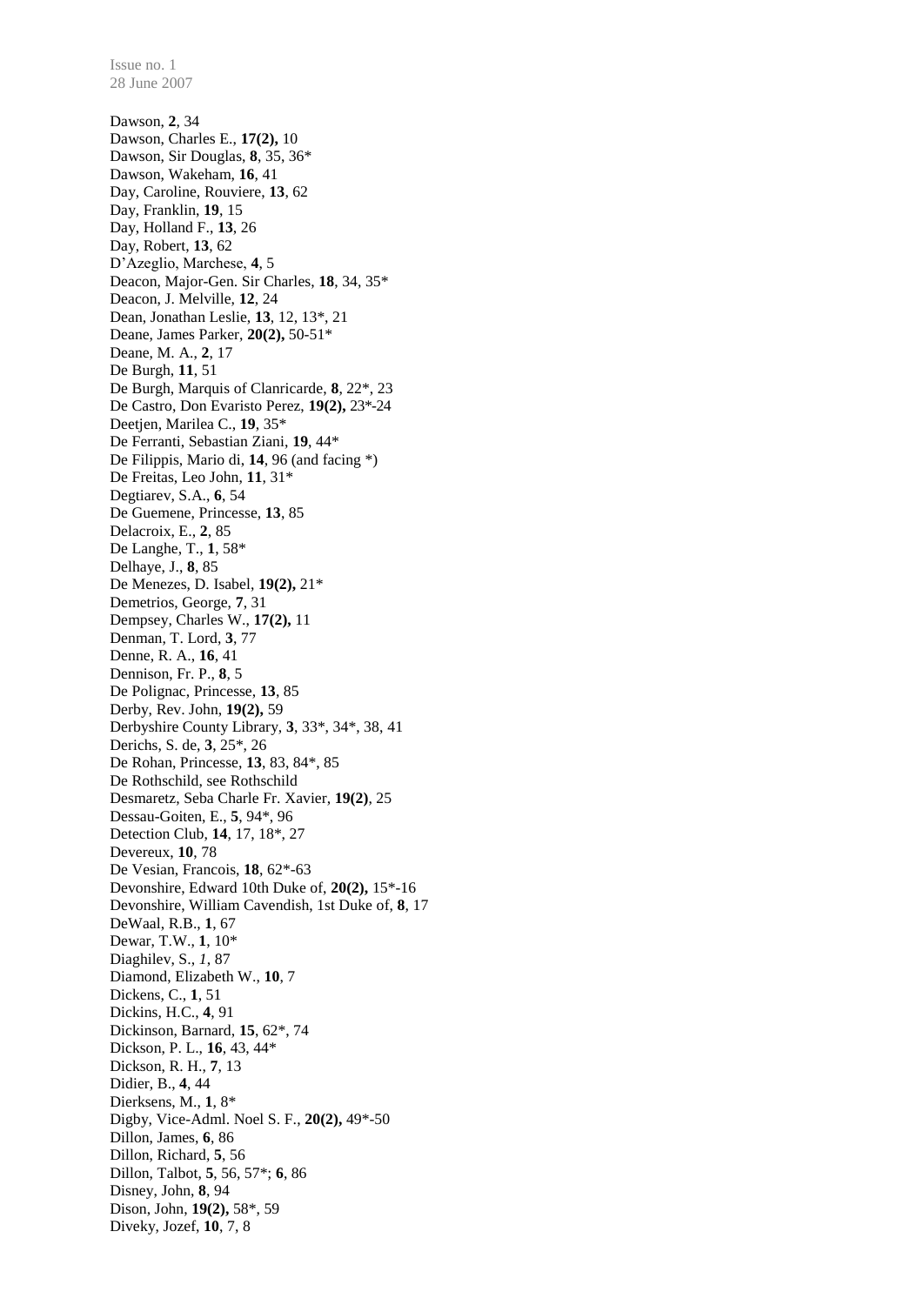Dix, Victor Wilkinson, **18**, 75, rc\* Dixon, D., **2**, 4\*, 11, 17 Dixon, Matthew/Charles, **17,** 37 Dmitrievskii, N., **7**, 55 Dobbin, William, **9**, 67 Dobree, **2**, 31 Dobson, F., **3**, 31 Dobuzhinskii, M., **1**, 87-89\* Dodd, Phyllis, **8**, 55 Dodgson, Campbell, **2**, 28; **5**, 3; **15**, 37; **16**, 2\*, 5 Doetsch, A., **3**, 8\*, 14 Doetsch-Benziger, R., **3**, 10\*, 14 Dolby, H., London engraver, **8**, 33 Dolgorukov, Prince, **6**, 61 Domogatskii, F.V., **7**, 57, 60\*-62 Donegall, Lord, **1**, 68 Donkin, Lt. Gen. Sir Rufane, **18**, 40, 41\* Donkin, Jr, W. B., **2**, 20\* Donnersmarck, Augustinus, Graf von, **13**, 87\*, 88 Donoughmore, Earl of, **19**, 24\*, 25 Donovan, Alexander, **9**, 59\*, 61-62 Don Quixote, **12**, 95-96 Dorigny, Sir N., **6**, 15 Dorling, A., **6**, 2, 3 Dorling, Edward Earle, **6**, 2; **17(2)**, 11 Douglas, A., **2**, 85 Douglas, John, Bishop, **8**, 19 Douglas, Sir Robert, Bart., **6**, 27, 28 Douglas, Wm., porcelain & bookplate, **2**, 34 Douglas, William, **6**, 27\*, 28 Doveton, Brig. Gen. Sir John, **18,** 34, 35\* Dovey, S., **1**, 47 Dow, T.M., **2**, 82 Dowden, John, **8**, 47 Dowling, A.S., **3**, 80 Downe, Viscount, **12**, 24 Downes, **2**, 34 Downes, Ulysses B. Burgh, 2d Baron, **8**, 28\*, 29 Downey, Alfred J., engraver, **2**, 62\*, 64; **6**, 2; **17(2)**, 11 Downs, May B., **16**, 13, 14\* Downside College, **8**, 8 Doyle, Sir A.C., **1**, 51, 65-74\* Doyle, A.M.C., **1**, 51, 68-74 Doyle, Denis C., **1**, 74 Doyle, Jean C., **1**, 73 Doyle, John, **1**, 73 Doyle, M. F., **1**, 72 Doyne, Lt.-Col. John, **19(2)**, 58\*, 59 Drach, I., **4**, 52 Drach, P., **1**, 51 Draffen, G. S., **16**, 34\*, 41 Drahos, I., **4**, 68-70\* Drake, **2**, 34 Drake, F., **2**, 43, 45 Drake, Sir F., **8**, 91 Drake, Isabel, **8**, 54\*, 61 Drake, Joan, **8**, 54\*, 61 Draper, J., **3**, 70\*, 71 Drax, Edward, **19(2),** 59 Drewery, G., **2**, 48 Dreyfus, John, **12**, 61; **16**, 95 Dring, Love, **13**, 33 Dring, Robert, **13**, 33